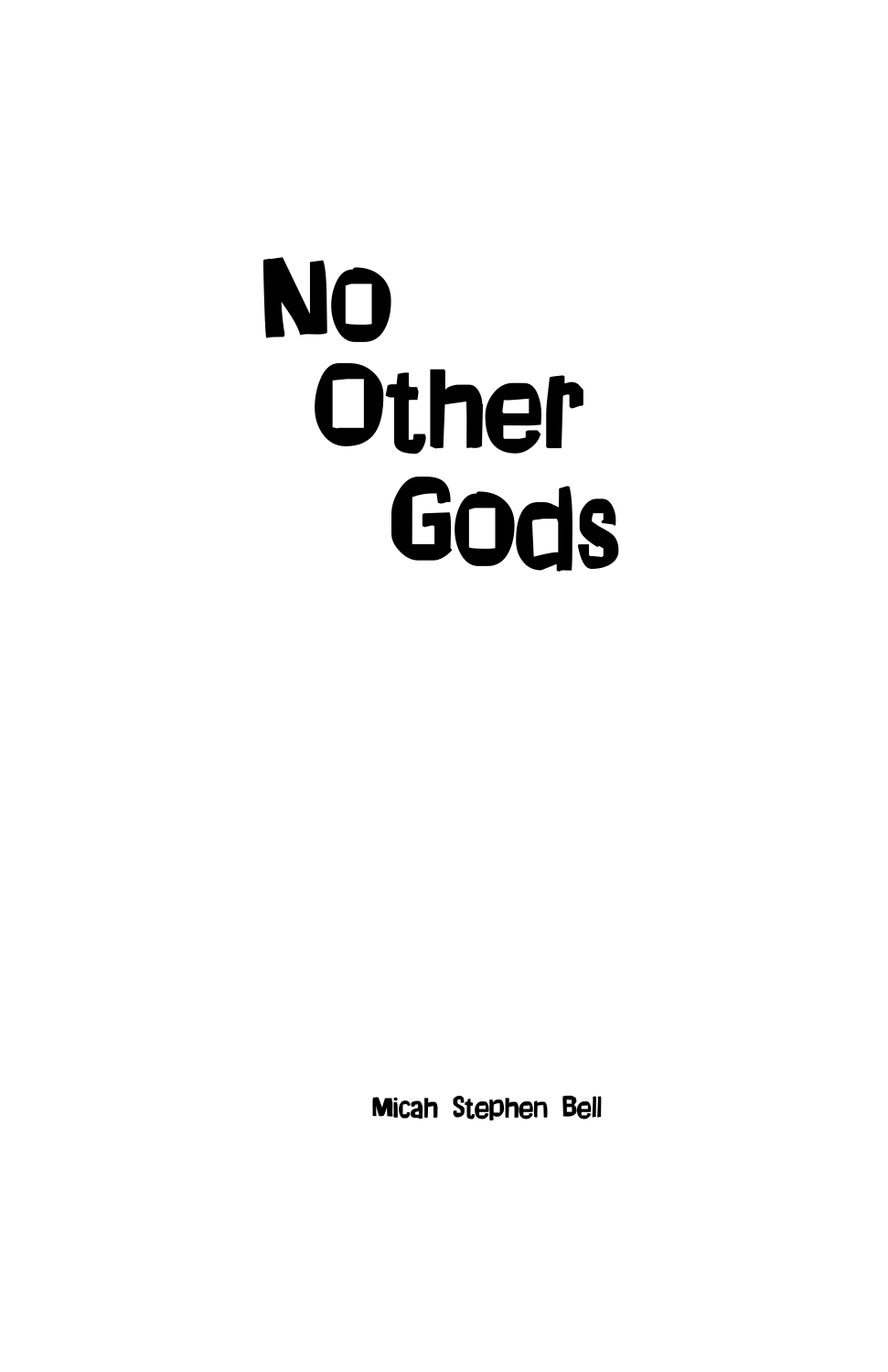Sixth Print and Edit 2002 Fifth Printing and Edit 1997 © Copyright 1989 by Micah Stephen Bell **ALL RIGHTS RESERVED** Printed in the United States of America

ISBN 1-891050-02-8

You are permitted to use any of the material in this book

Published by **KEY Ministries Publishing** 3201 West Pipeline Road Euless TX 76040-6201 871/283-1700 Fax 817/283-4327 e-mail info@keyministries.org www.keyministries.org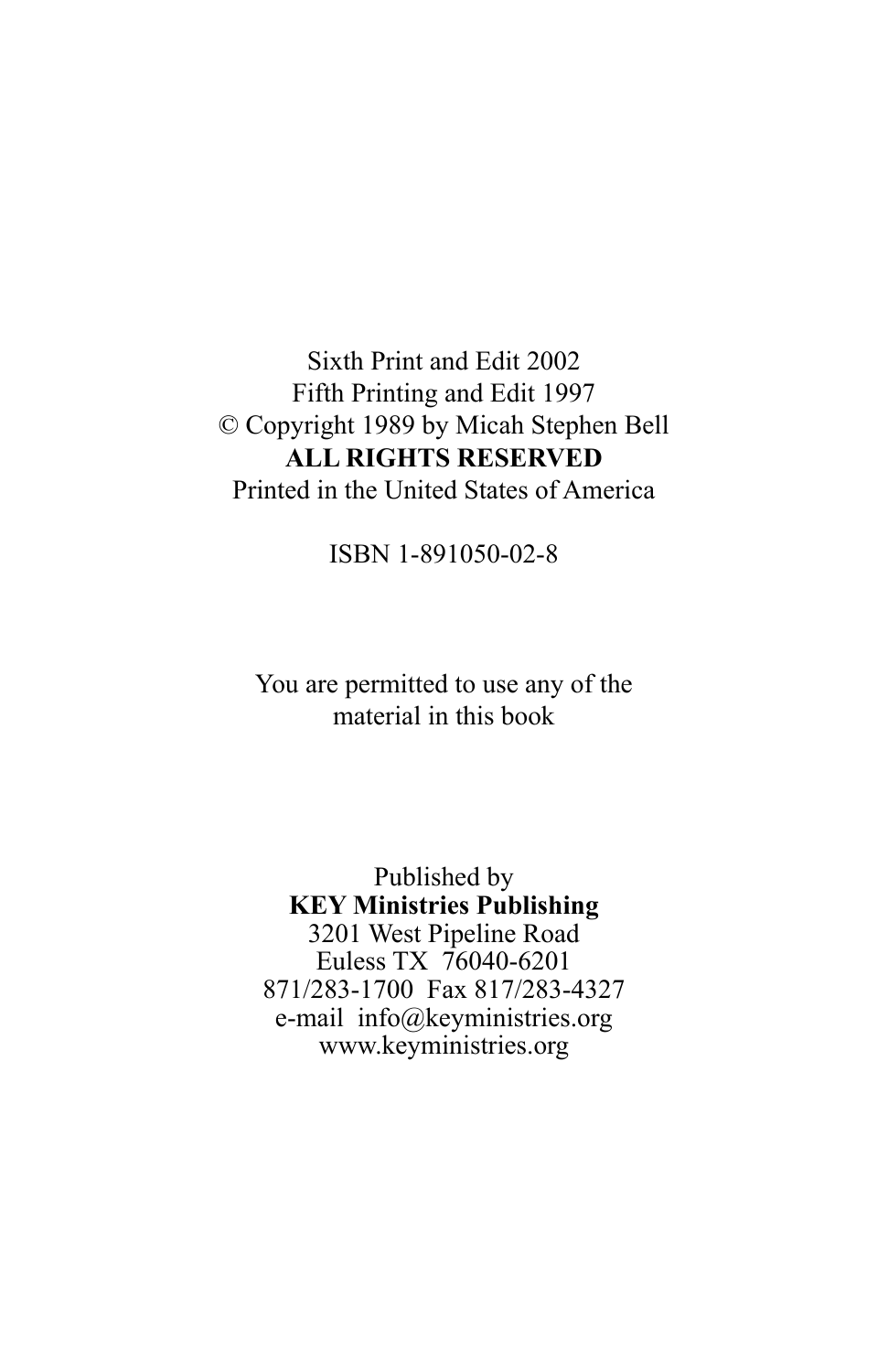## **Contents**

| Introduction                       |
|------------------------------------|
| Amazing Answers 1                  |
|                                    |
| Secret or Mystery Organizations 15 |
|                                    |
| Appendix  32                       |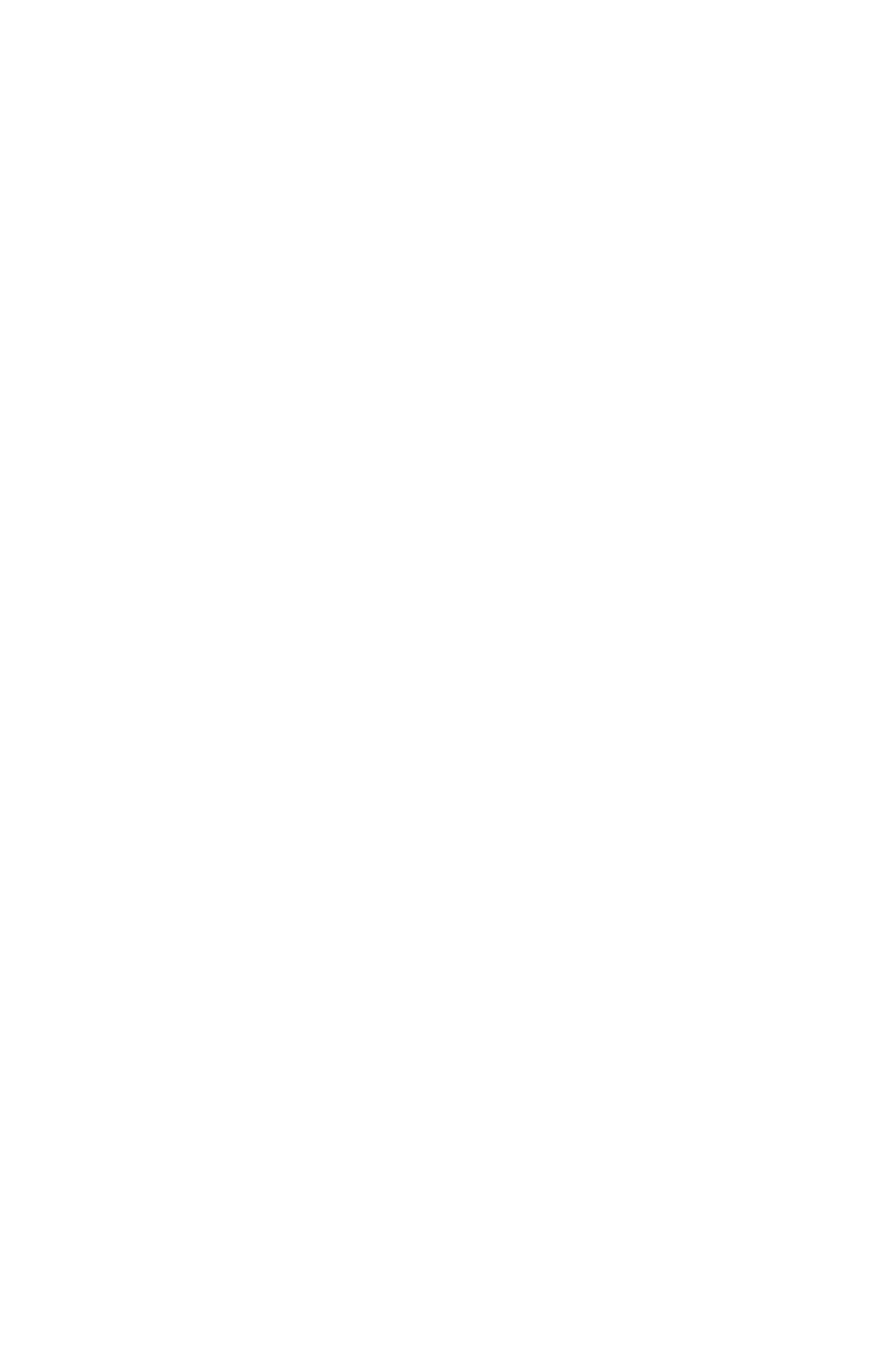## **Introduction**

After almost twenty-five years of ministering to the Body of Christ, I find little to change in this writing. I continue to be amazed when the Holy Spirit directs the removal of some object in the home or to consider removing something worn on the body. This is still controversial ministry to some believers, but for those I have encountered through the years, desperate for relief, this kind of counsel through the Holy Spirit is received without contention. Many times the results of obedience to the advise is dramatic.

It is also amazing how we can become attached to things and traditions. So often the "things" seem harmless and traditions "good." Consequently, without spiritually anointed eyes to "see," some will discard such "foolishness" taking the stance of Christian invincibility.

On the other hand, I have found those considered outside the Holy Spirit realm, ready to grasp this dimension of spiritual influence with amazement and eagerness.

The bottom line of the whole matter is the results experienced when specific topics in this book have been addressed. I have witnessed physical healings and deliverance from oppres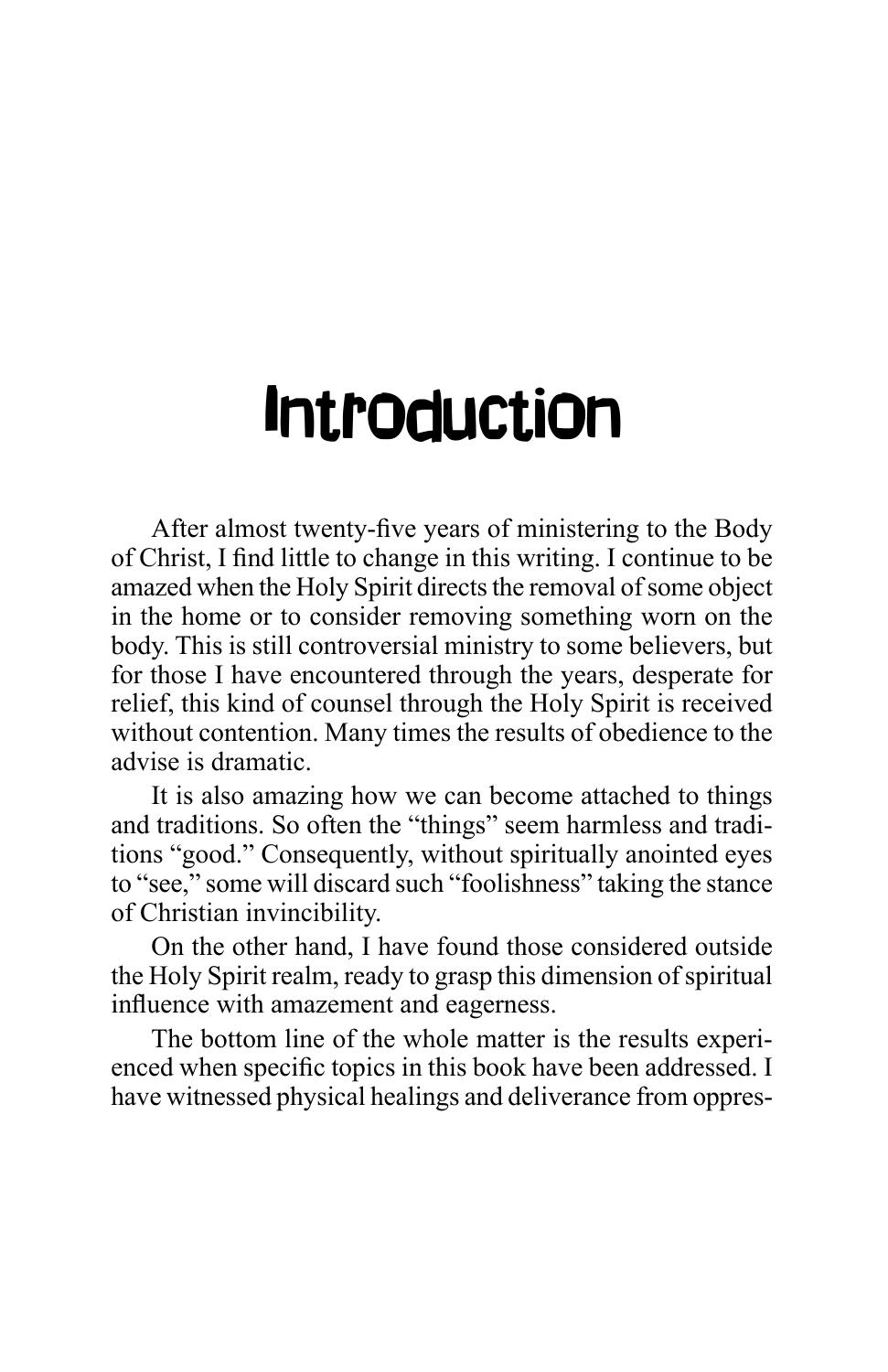sion as individuals and families have heeded these concerns. The atmosphere in entire houses have been changed.

I present this material to those wanting total freedom. Others may scoff, but there are those who will understand and "see." These will take the Kingdom and rejoice in the liberty wherein Chirst has set them free.

May everyone who searches this little book be blessed with greater revelation of the Lord Jesus Christ, who taught me this.

For the Kingdom,<br>Micale

Micah Stephen Bell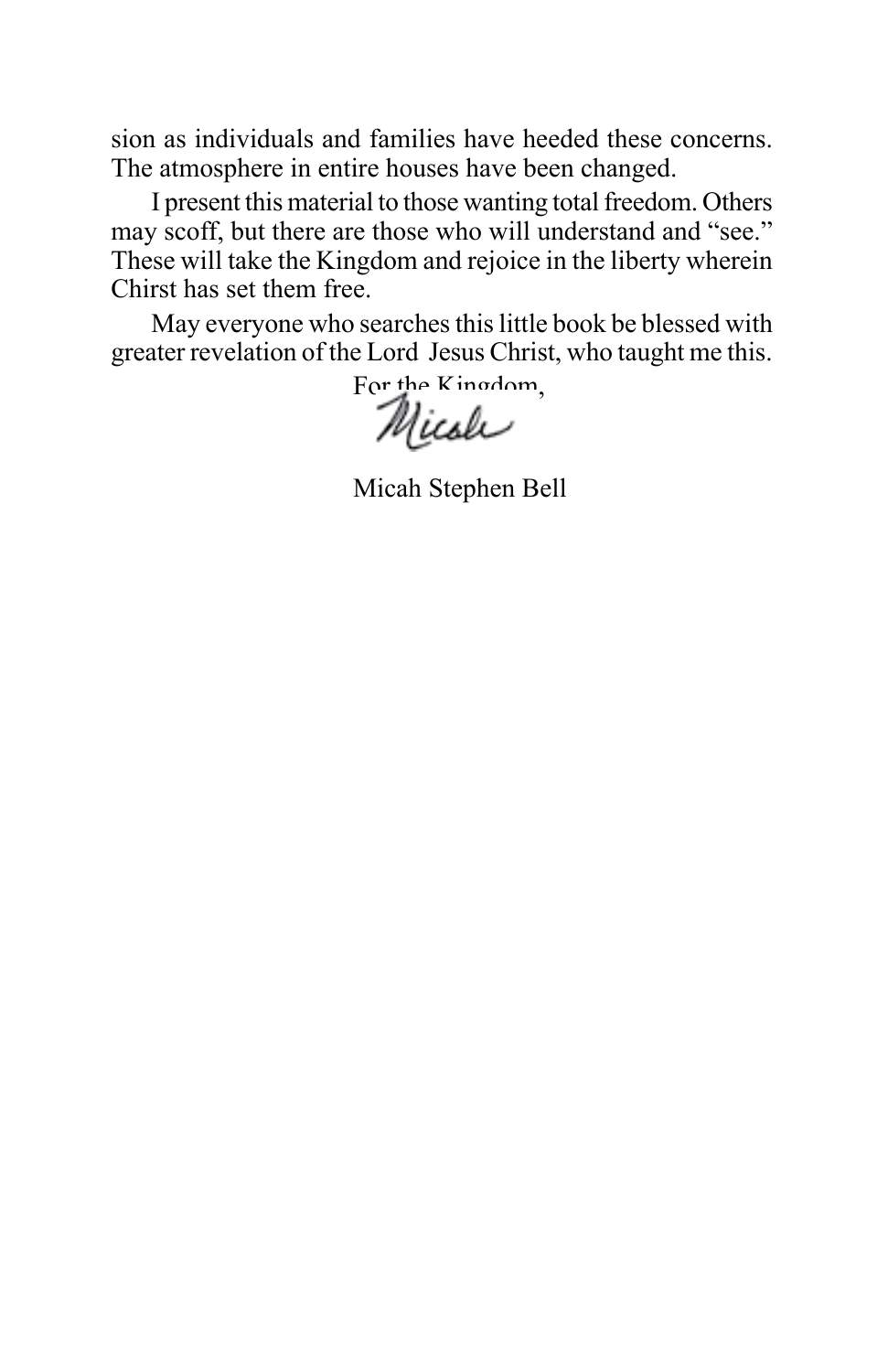## AMAZING ANSWERS

"Little children, keep yourselves from idols. Amen<sup>"</sup>

I John 5:21

There are answers to physical and spiritual problems that offer no logical explanation for the natural mind. We have been amazed to discover that certain objects, associations and special observances cause problems in some Christian's lives.

Unbelievable as it may seem, we've seen:

Healing come when some physical object was removed and destroyed...

Personal problems cease when an association was renounced ...

Personality defects go away when some seasonal or special observance was discontinued...

Most of these phenomena have been discovered while ministering. Some were learned through the sharing of information from others who minister to God's people. All have sent us searching the Scriptures for confirmation and more understanding.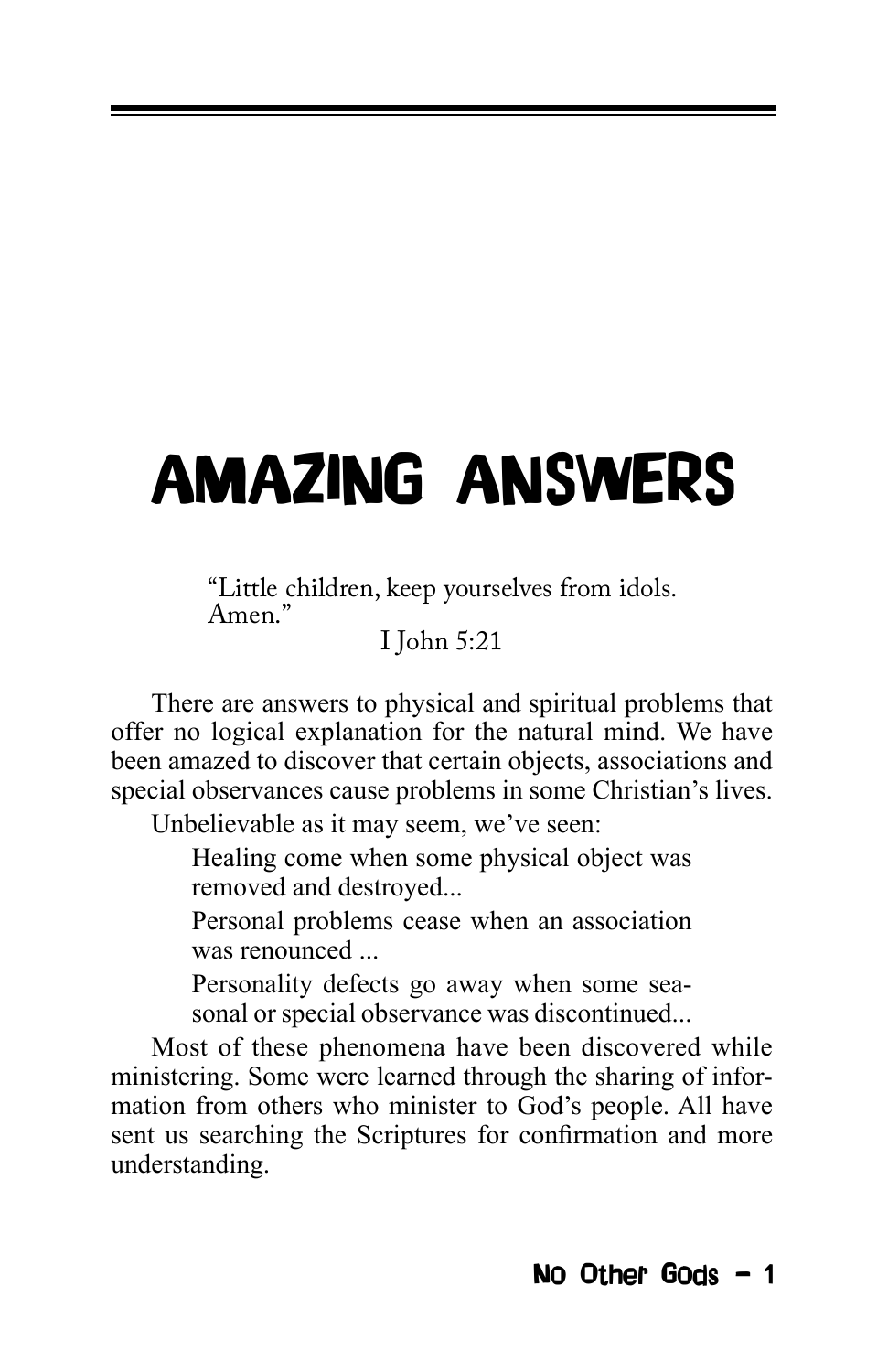There are those that scoff at such, and so did we until we began to see the results of obedience to this kind of direction from the Holy Spirit.

This book is for people who are grasping for the full freedom offered through the Gospel of Jesus Christ of Nazareth. It is also for those who have that unexplainable hunger to be totally available to His presence and bidding.

We are not writing to those Christians who want to see just how far they can go without getting in trouble spiritually, but to those who are desperate for some breakthrough.

We offer this information and instruction with the utmost caution. In some cases, what affects one, does not affect another. Do not assume that everything in this book is applicable for the entire Body of Christ nor is it to be taken as some sort of "clothesline" religion. What is a liberating discovery for one, can be a condemning bondage for another who needs to hear personally.

May the Lord bless you and set you free as you seek His understanding and liberty.

> "Having therefore these promises dearly beloved, let us cleanse ourselves from all filthiness of the flesh and spirit, perfecting holiness in the fear of God."

II Corinthians 7:1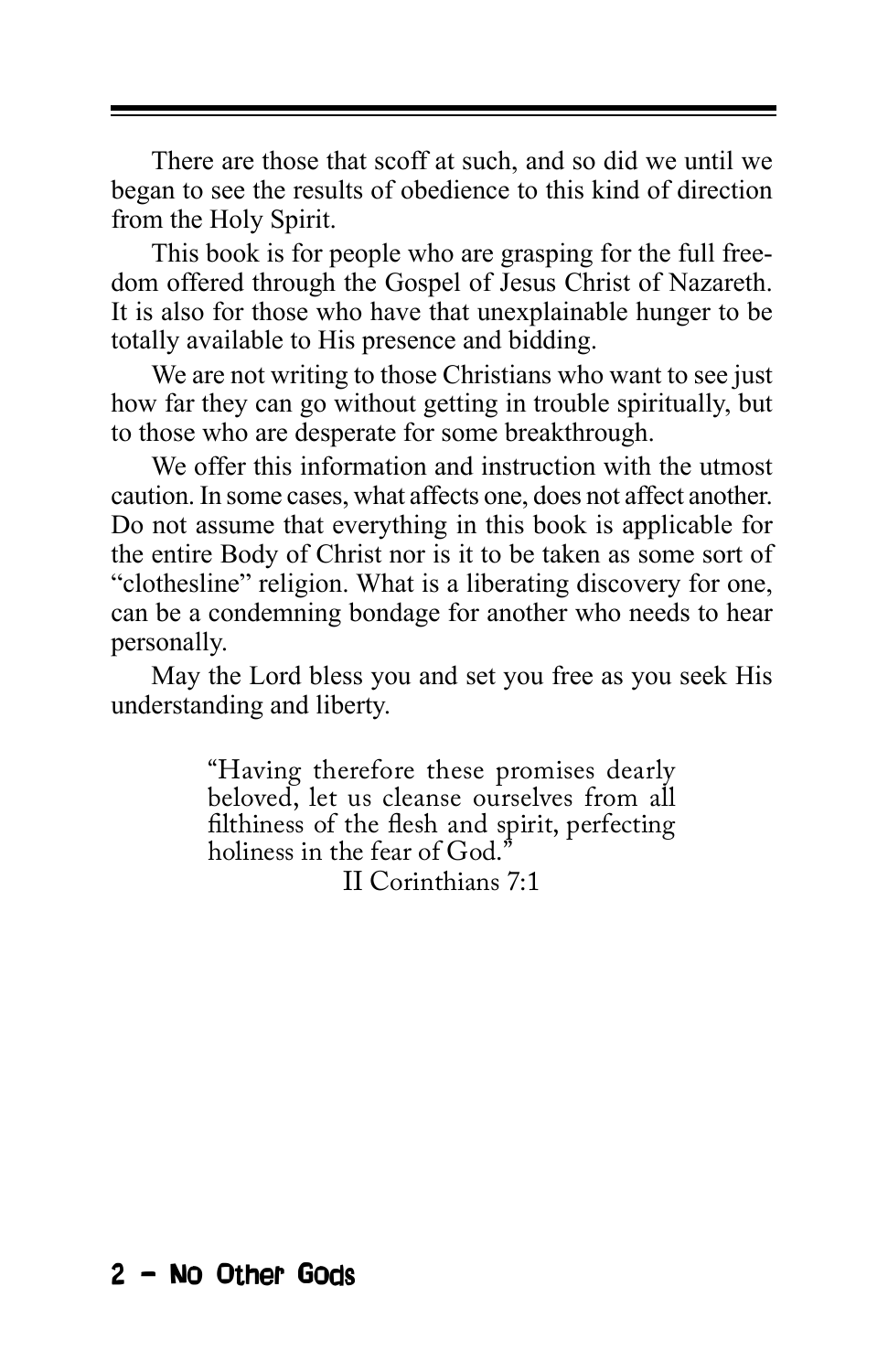## **OBJECTS**

"Neither shalt thou bring an abomination into thine house lest thou he a cursed thing like it: [but] thou shalt utterly detest it, and thou shalt utterly abhor it; for it [is] a cursed thing."

Deuteronomy 7:26

In light of Scripture, an idol is a representation. It is not the thing itself but a portrayal or picture of it.

An idol can be a mental image or actual object. In this material, we are referring to the object type of idol.

In the Apostle Paul's day food was brought to statues as offerings to certain gods. This is still done today in many pagan religions. Paul told the believers at Corinth that the idol or object is nothing, even when food is offered to it. (I Cor. 5:4)

Note what he also says:

"But I say that the things which the Gentiles sacrifice they sacrifice to demons and not to God, and I do not want you to have fellowship with demons.

"You cannot drink the cup of the Lord and the cup of demons; you cannot partake of the Lord's table and the table of demons.

"Or do we provoke the Lord to jealousy? Are we stronger than He?" (I Cor. 10:20-22).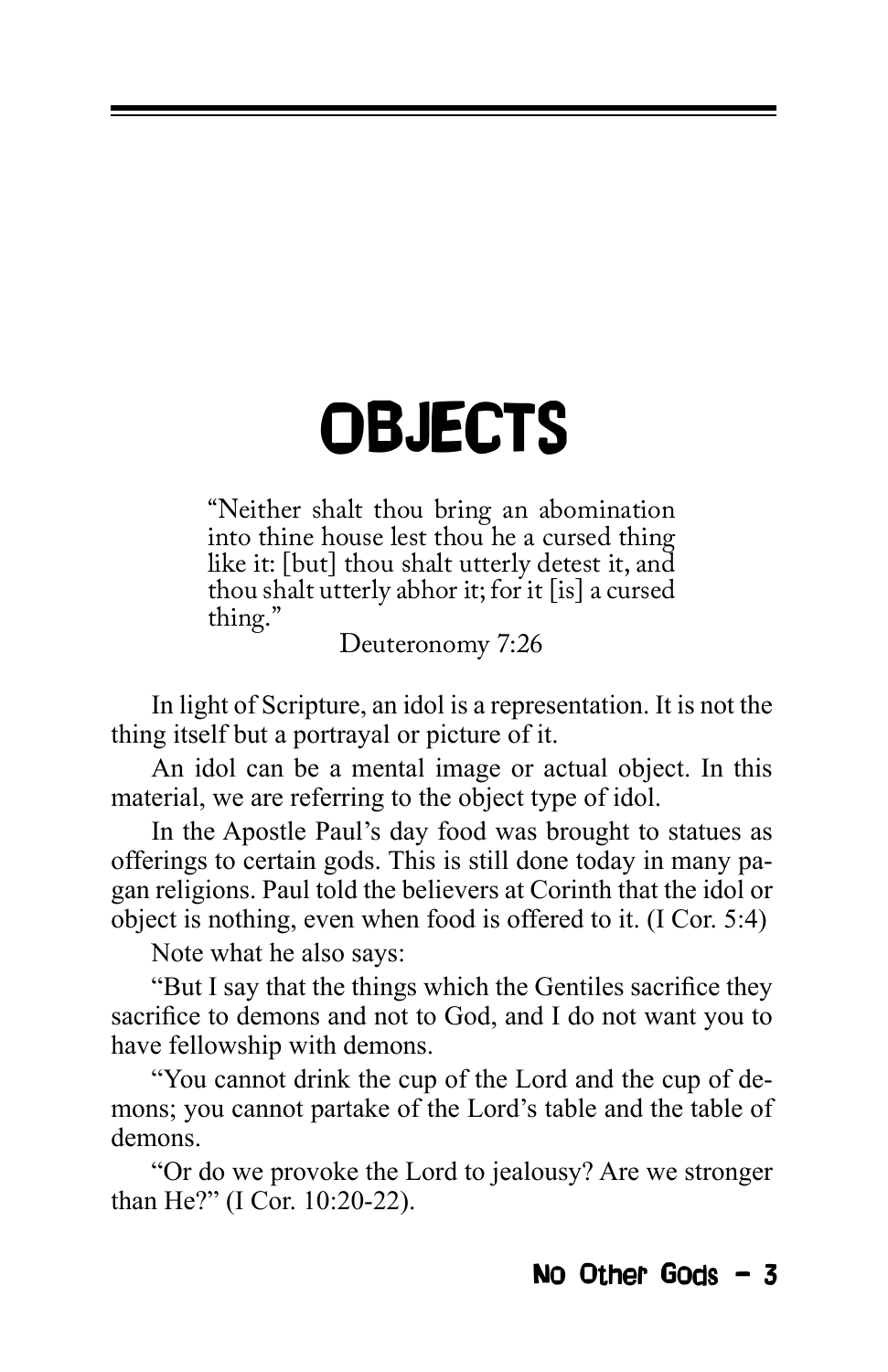In other words, objects are not the problem. It's what they bring with them. Some objects attract demons, and the possessors of such objects fellowship with the evil spirits, usually unknowingly.

Another reason objects are problems for Believers is that no object can reveal the nature of God. He has made man to be in His image. The purpose of the reincarnation is to reveal God in the flesh. Paul warned, "We ought not to think that the Divine Nature is like gold or silver or stone, something shaped by art's and man's devising." (Acts 17:29)

We are the expression that God wants. As we commune in personal fellowship with Christ, we are transformed into the image of His Nature. (See Heb. 1: 1-3)

The following lists are to help you find what might be a problem in your surroundings. They come from many discoveries of the past years in ministry.

### TYPES OF OBJECTS

#### **JEWELRY**

Before Jacob could go to the house of God (Bethel), it was necessary that foreign idols including earrings, be put away. (Gen 35: 1-4)

You should also be aware that there are some jewelry companies that have been formed and are operated by people in witchcraft. One such organization includes a form of the word "coven" in their name. We have found such items to be sources of problems in believers' lives.

Rings - Can represent strong attachment and/or bondage.

Example: One lady wearing a "Nefertiti" (the name of an Egyptian queen ring had a kidney problem called "Ne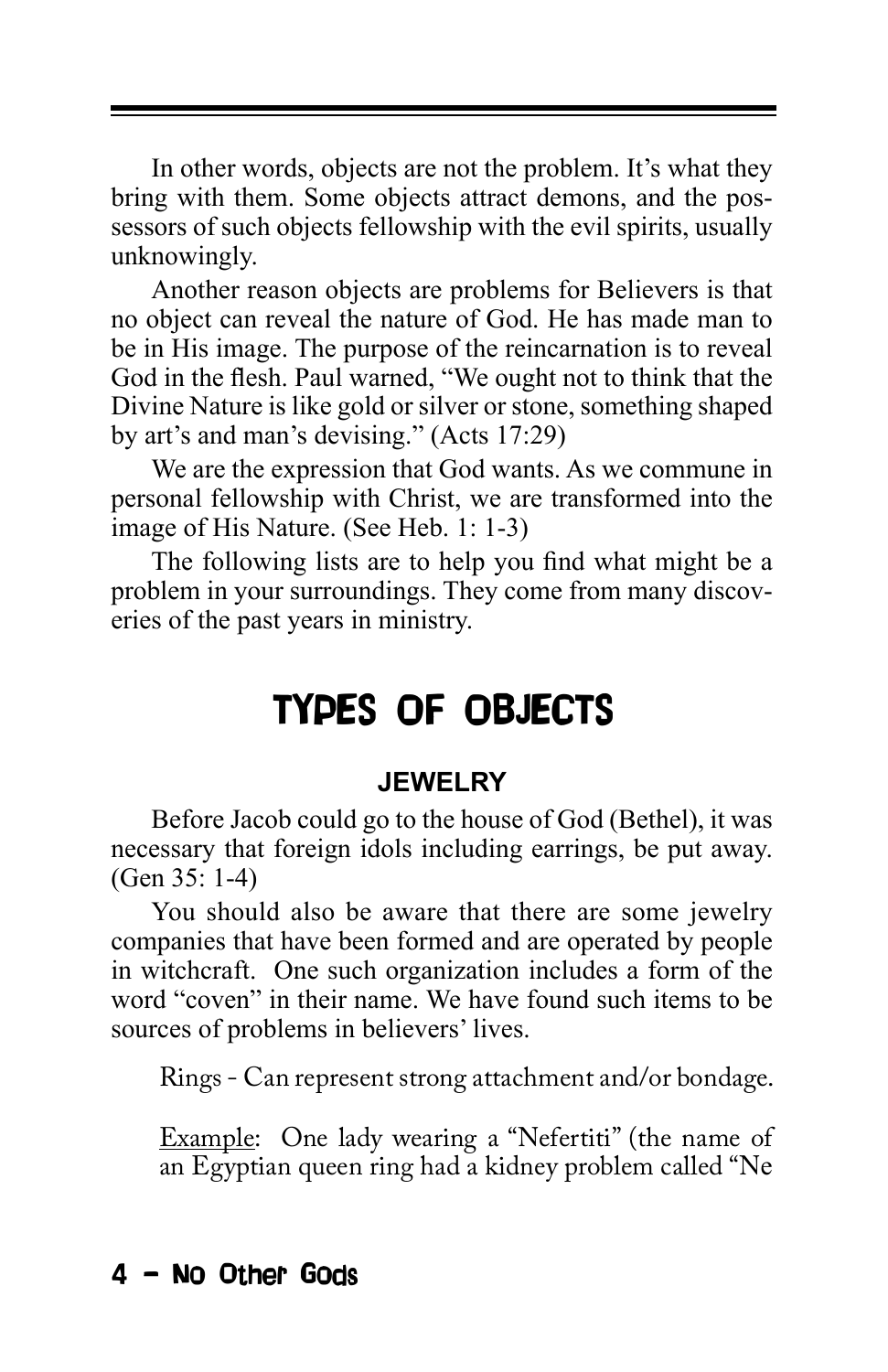phritis." Following renunciation and destruction of the ring, she was finally healed.

Necklaces - Also can represent bondage. Since the neck represents our will, Necklaces can be like spiritual yokes.

Earrings - Represent servitude when they are the type for pierced ears (See Exo. 21:1-6); They were worn by Pagans; (See Jgs 8-24-26) They are related to harlotry (See Hos. 2:13); Piercing of the ears will bring a sin curse through mutilation of the flesh (See Lev. 21:5)

Example: We've found pierced earrings to be the door for several physical problems. After repenting, denouncing and removing pierced earrings, many have been healed of acne, female problems, Bell's Palsy, hearing problems and other infirmities.

Bracelets - Can represent bondage like shackles on the wrists.

Christian Jewelry - Crucifixes, crosses, fish symbols, doves, stars of David and like images are worn by some as charms or fetishes. We must see that WE are the image, not some inanimate object.

"Whose adorning let it not be that outward [adorning] of plaiting the hair, and of wearing of gold or of putting on of apparel; But [let it be] the hidden man of the heart, in that which is not corruptible [even the ornament] of a meek and quiet spirit, which is in the sight of God of great price."

1 Pet. 3:3-4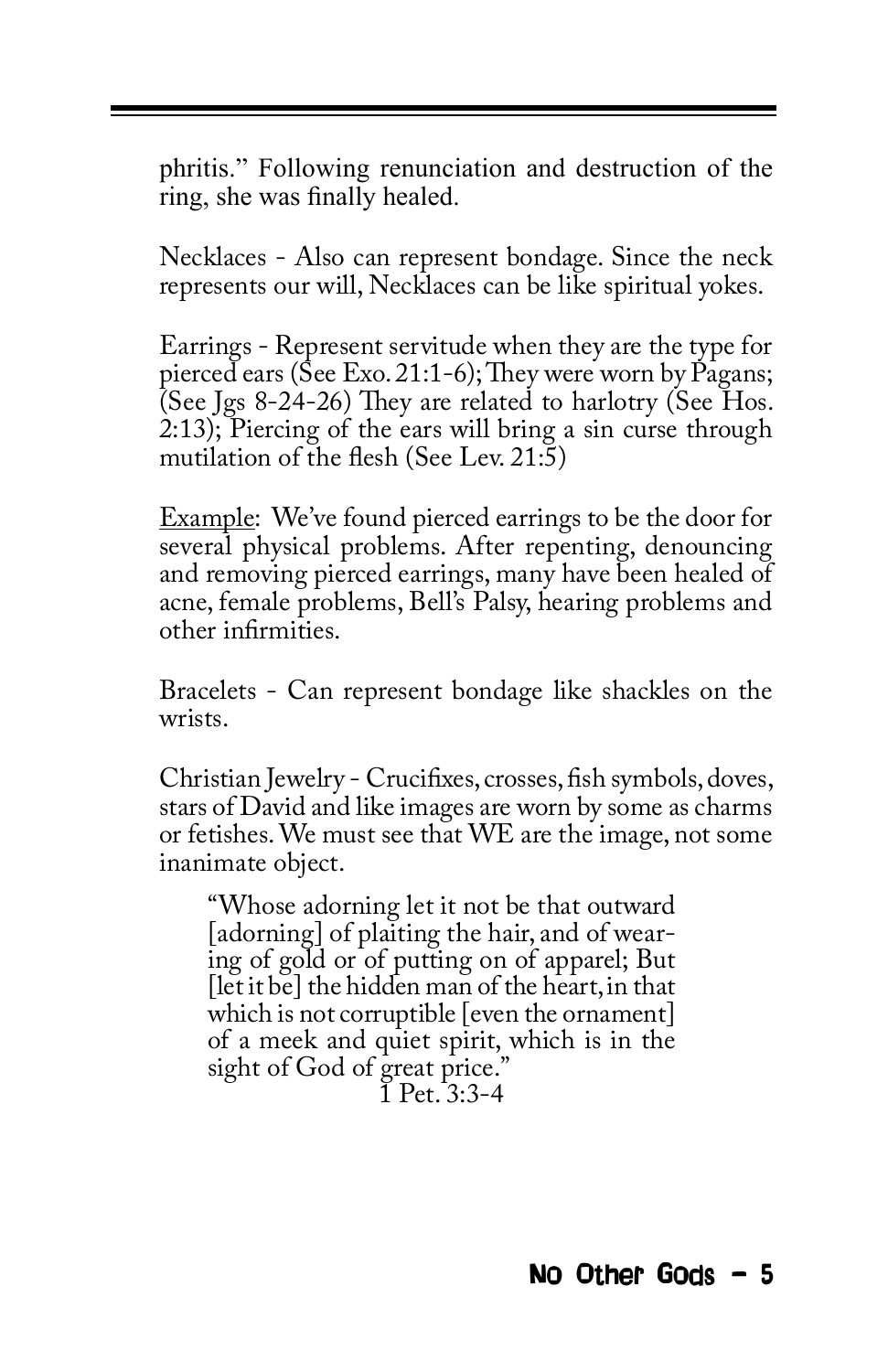## IMAGES

"Thou shalt not make unto thee any graven image, or any likeness [of any thing] that [is] in heaven above, or that [is] in the earth beneath or that [is] in the water under the earth: Thou shalt not bow down thyself to them, nor serve them." Exo 20:4-5

For hundreds of years, the Israelites would permit no carved images on any of their structures. This was so important that King Herod, when building the great temple in Jerusalem, forbade any carving or picture on the edifice. He feared offending them.

Most people will say they don't worship such imagery in their possession. But honest study and interpretation of the Scriptures says not to make them, much less bow down to them. We have encountered many problems due to Believers just possessing such items.

The following comes from actual experiences in ministering where dealing with objects has been part of the answer:

Dolls and Stuffed Animals - Are obvious representations of living things. Rejected children are especially drawn to them. Even adults treat teddy bears as though they were living persons. This invites spirits of inordinate affection. We have numerous cases of these objects actually speaking, carrying on conversations and moving.

We have encountered many situations where children could not sleep or were having terrifying nightmares. When the dolls and stuffed animals were removed from their bedrooms, peace came. We have also found some childhood diseases related to the same.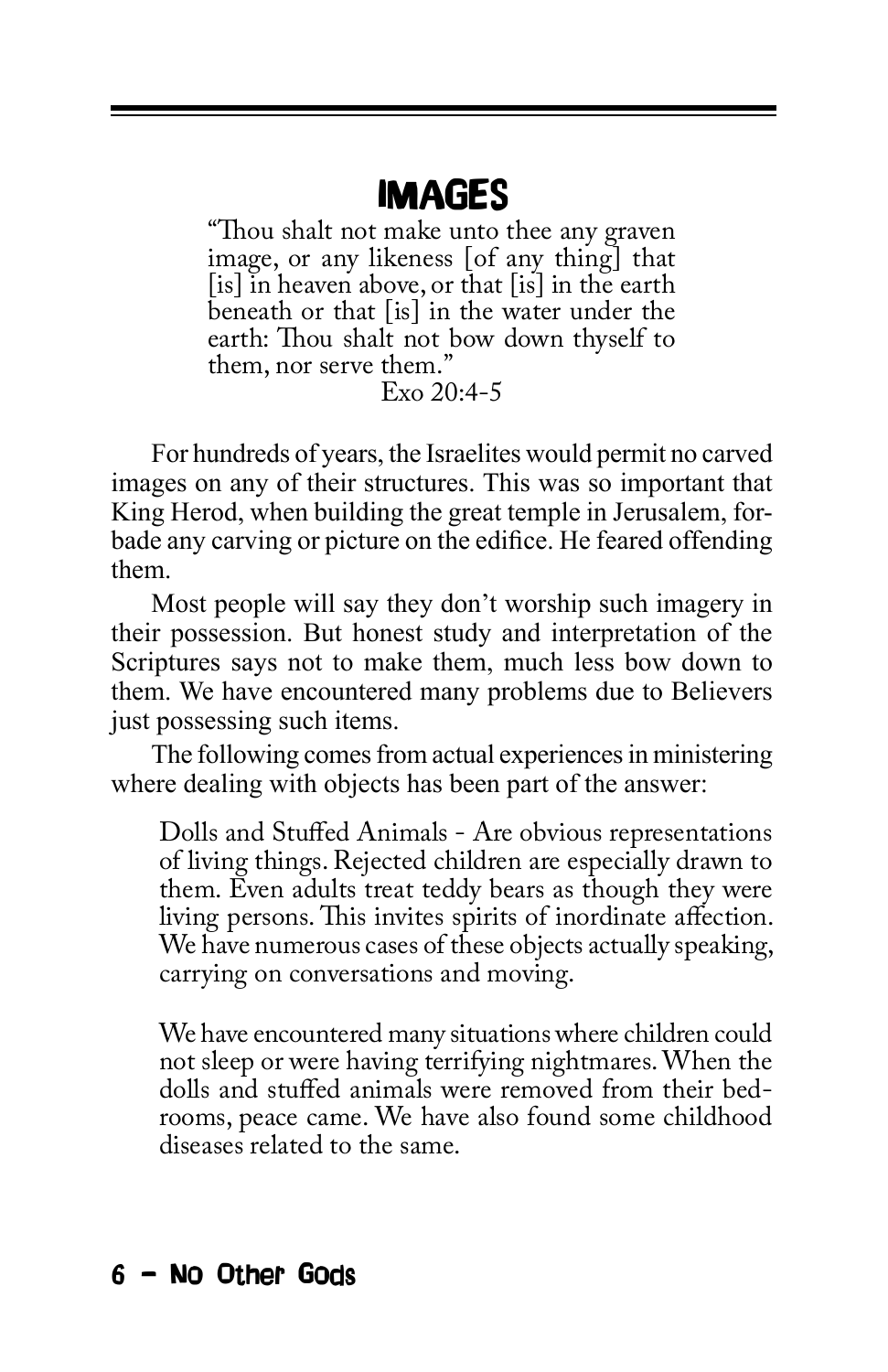Example: A mother brought her seven-year old son to one of our gatherings. He had many allergies, severe asthma and annual bouts of pneumonia This had even caused a sunken place in the child's chest. After praying for the boy, I was led to ask about any special toys or objects he had in his room at home. His mother said she had been buying him a collection of toys called "Masters of the Universe." The onset of symptoms of the child's infirmities had come following the purchase of the first Masters of the Universe figure. The symptoms had grown more severe as more objects were added to the collection. Although over one thousand dollars' worth of materials including curtains, bedspreads, tooth brushes and several images were involved, this young man, at his own initiative, bagged up all his collection and threw it away. The symptoms in his respiratory tract began to diminish. After two years now, he has very little evidence of any allergy.

Puppets - For many Christians, this is a very touchy area since puppets are used in many churches for children's ministry. But again, we address this instruction to those who sincerely want the full depths of the liberty of this Gospel.

"What profiteth the graven image that the maker thereof hath graven it; the molten image, and a teacher of lies, that the maker of his work trusteth therein, to make dumb idols? Woe unto him that saith to the wood, Awake, to the dumb stone, Arise, it shall teach! Behold it [is] laid over with gold and silver, and [there is] no breath at all in the midst of it. But the LORD [is] in his holy temple: let all the earth keep silence before Him."Habakkuk 2:18-20

The Holy temple of the Lord is the physical body of Believers. Should we condition our children or anyone else for that matter, to give heed to carved images of wood and stone that seem to talk?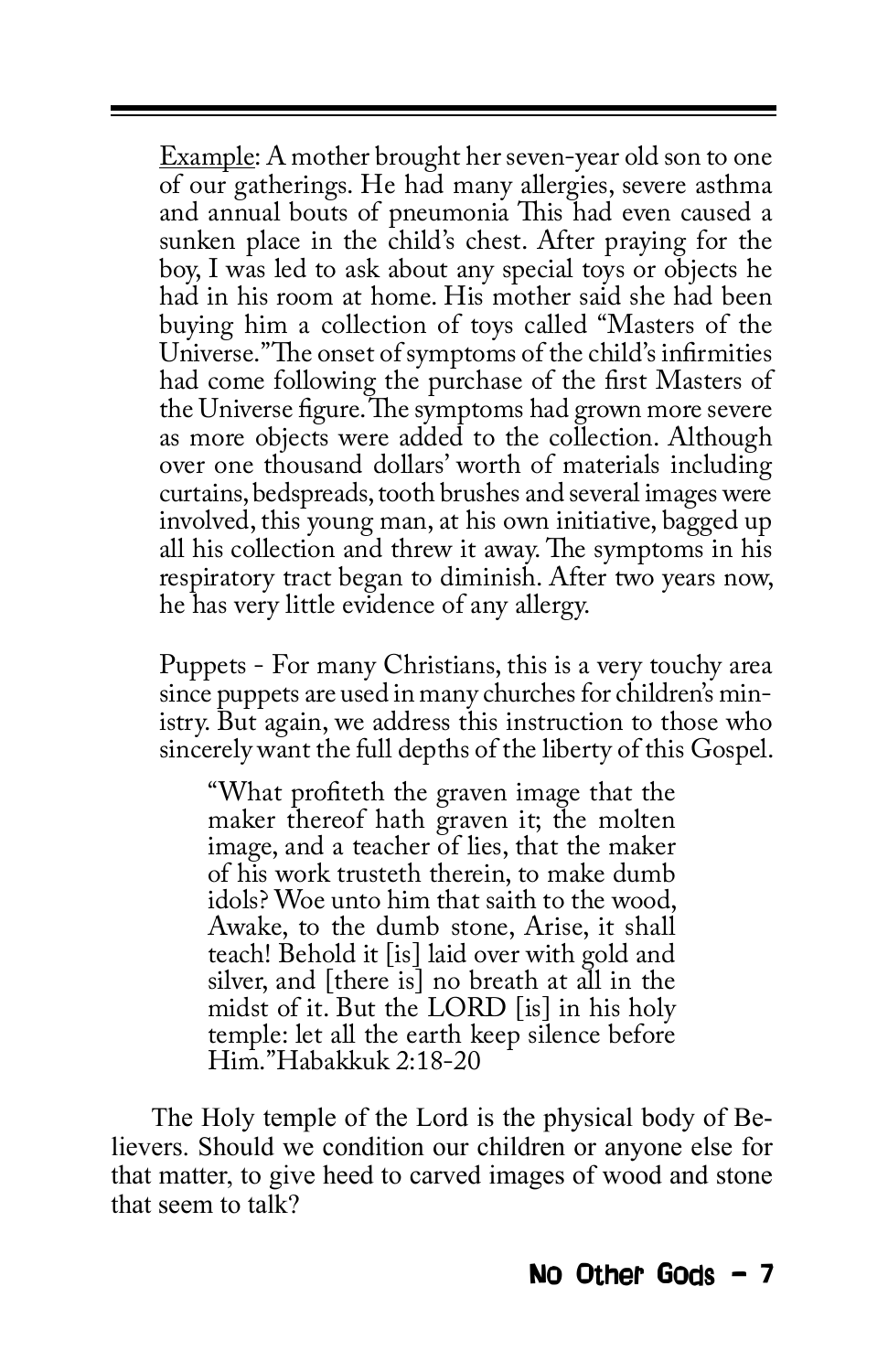The throwing of the voice or ventriloquism was a technique used by the magicians and sorcerers in the Old Testament. They used it to practice their craft and deceive the people.

There is much more that could be shared here but this should be enough to get you moving toward liberty.

Any sort of ministry or teaching that resorts to trickery or deceit has an end result of causing spiritual dullness and eventually opens the door to deeper deception. BEWARE!

Photos and Pictures - We are often asked about these. We have found photographs of people displayed openly to bring familiar and oppressive spirits. This is an area that calls for personal discernment. Photos of old "soul mates" can cause problems. Certain paintings have brought heaviness and even poltergeists into homes. If you sincerely want direction, the Holy Spirit will guide you.

## ARTIFACTS

"and Gideon made an ephod thereof, and put it in his city, [even] in Ophrah: and all Israel went thither a whoring after it: which thing became a snare unto Gideon, and to his house."

Judges 8:27

Perhaps, we should call this section miscellaneous. We have found some most unsuspecting items to have a negative effect on people's lives. The following is a brief list of such:

Imported baskets and rugs (often the knotting is "prayer knots" made to appeal to some demon god);

Incense and some candles (All incense is originally produced for worship to idols and false gods. It will loose spirits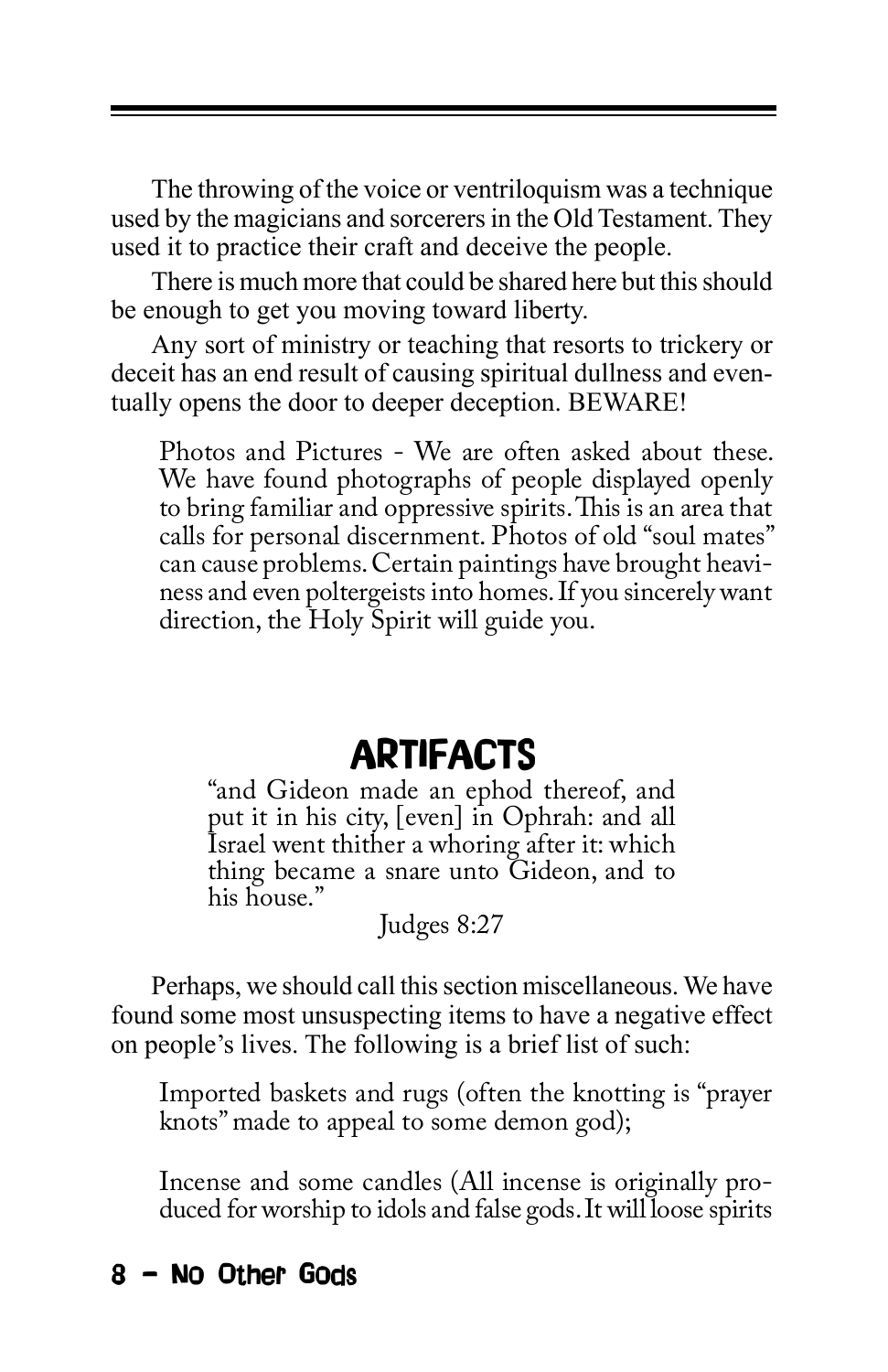in the place of burning. Some candles invoke unclean spirits and are used in witchcraft);

Furniture with dragon carvings or paintings; All jewelry with Turquoise;

All garments or shoes with Indian beads on them (The bead design is to invite a certain spirit to come help the wearer's life in some way);

Plaster castings or moldings of creatures such as frogs, owls, or other vermin (These invite spirits of witchcraft);

Family Heirlooms (Items handed down through the family will often carry familiar spirits causing "things' to run in the family" or a presence to be felt in a house);

Grecian vases (These are usually shaped like the female organs and bring female infirmities); (See example below);

Statues or figures of any kind (Fat little Buddhas are especially demonic);

Certain toys featuring personalities or creatures Any type of fortune telling game such as ouija board, witchcraft games like Dungeons & Dragons and even regular playing cards (originally designed to tell fortunes) are sure doors for demonic oppression. (Please, note the previous example of the seven year old boy);

Most collections of any sort (they invite allergy spirits through idolatry);

Many antiques (They invite a spirit of death or some familiar spirit).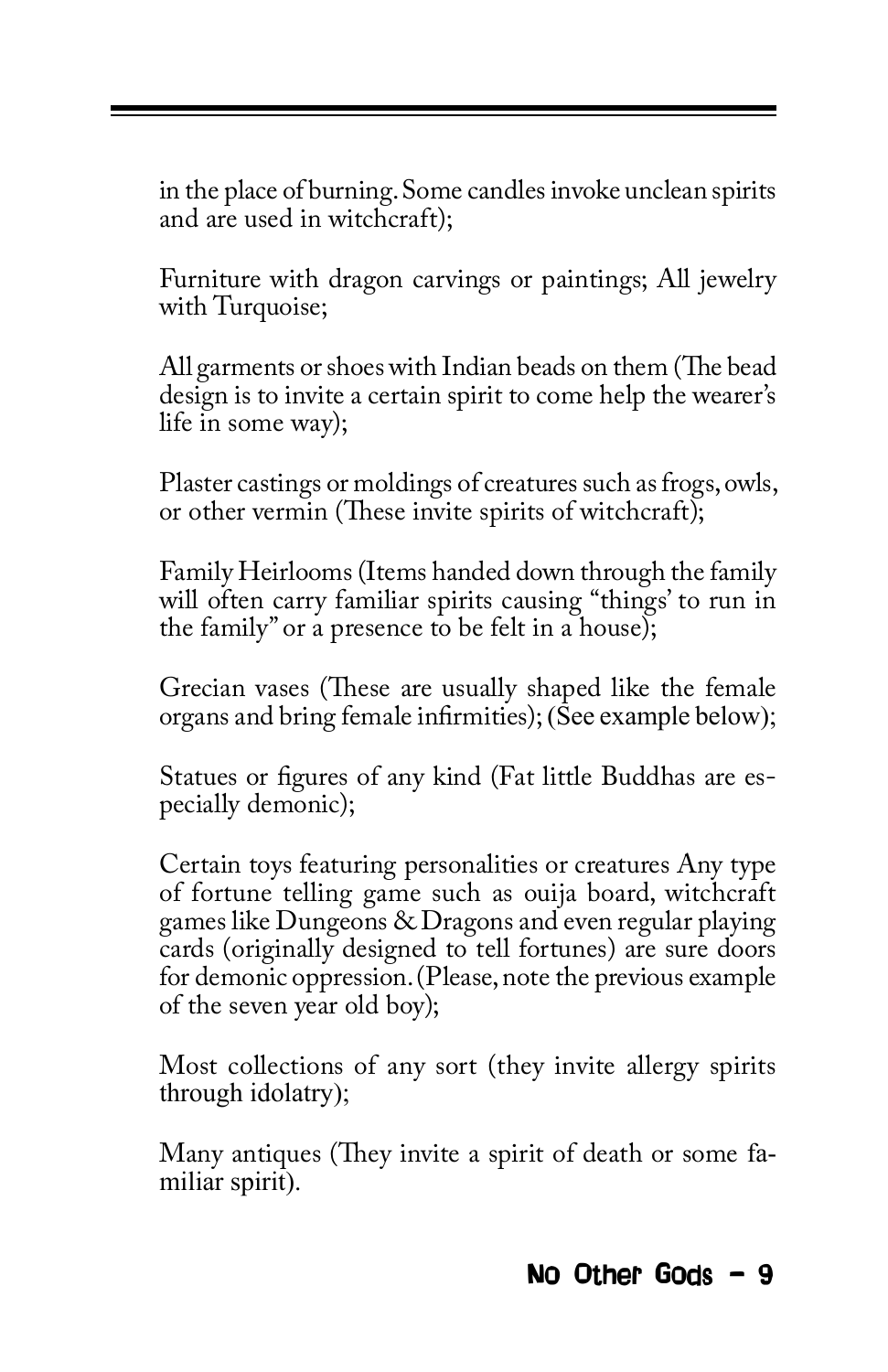Example: After tiling his bathroom a neighbor of a church member found that his children would not go into it anymore. They would cry and tremble with fear at the door. Samples of the tile were brought to me, and upon close examination the seemingly swirls of color on the tile were found to have grotesque faces and other demonic images in them. It was obvious that these designs were not planned. The bathroom had to be redone.

**Example:** A woman with chronic female problems had sought healing for several years. Through direction of the Holy Spirit a vase bought in Greece years before became suspect for allowing oppression in the home. The woman said that the family had moved several times and the vase, even though dropped many times, was always there unbroken. Upon closer investigation, the "Grecian Urn" was shaped like the internal female organs of a woman! After destroying the vase and praying, the woman was finally relieved of her infirmities.

## BOOKS & RECORDINGS

"And many that believed came and confessed and shewed their deeds. Many of them also which used curious arts brought their books together, and burned them before all [men]: and they counted the price of them, and found [it] fifty thousand [pieces] of silver. So mightily grew the word of God and prevailed."

Acts 19:18-20

Written and recorded material have strong attractions for spirits. A book or tape can be anointed in two different ways - the Holy Spirit or evil spirits. There are countless instances of deliverances following the destruction of certain books, records or tapes.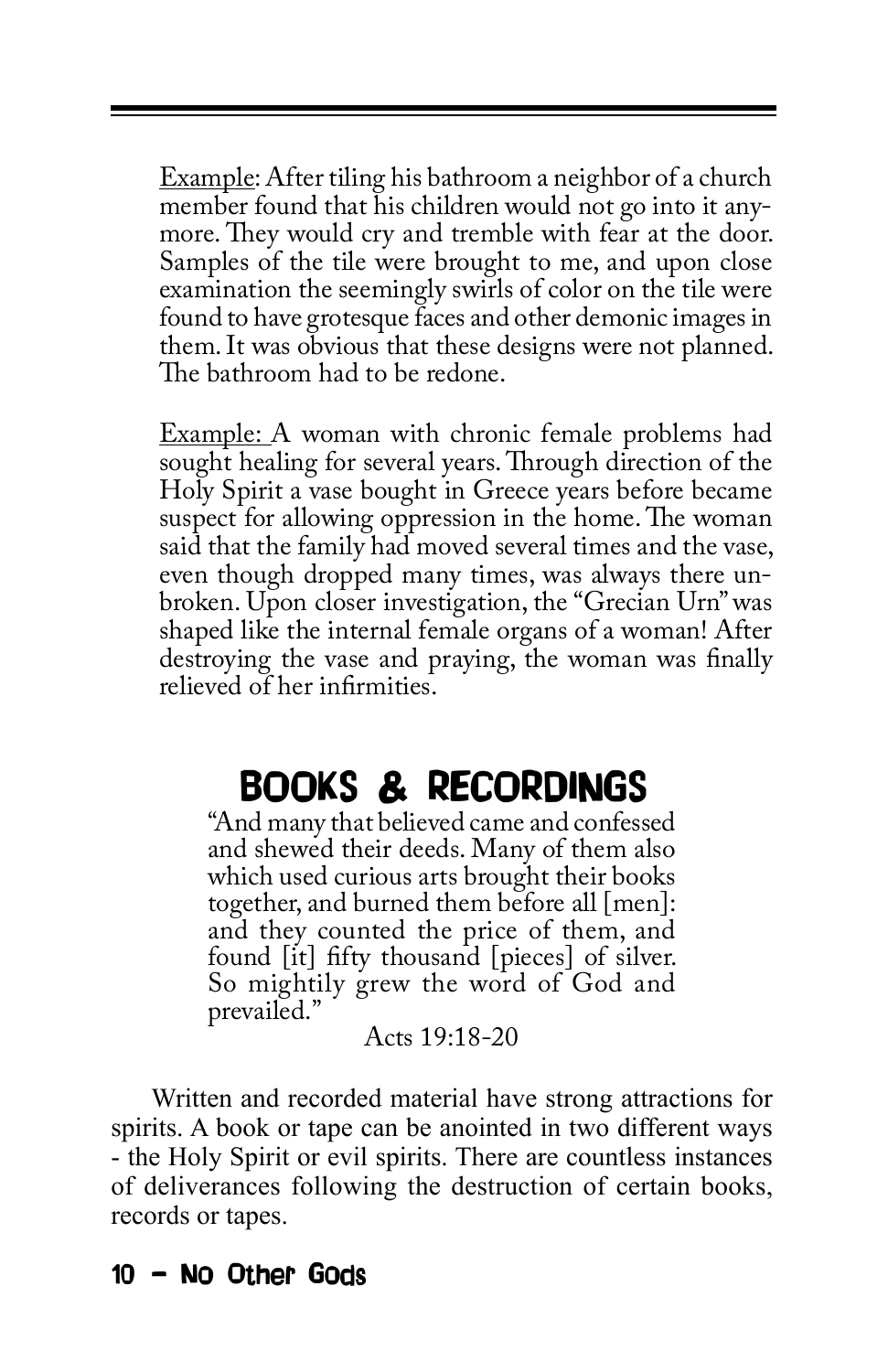Books and Written Material - Occult and witchcraft books invite evil spirits; pornographic books and magazines invite sexual spirits; romantic stories also bring sexual spirits; religious books and newsletters can be a door for spirits of error and deception. In general, the type of material invites the related type of unclean spirits.

Audio and Video Tapes - In the same way as books, this media invites related spirits. Bear in mind that the evil spirits counterfeit the work of the Holy Spirit in areas such as this.

Records - Rock and roll records bring witchcraft, sexual and suicide spirits with them.

Example. A Korean man had sent his family back to Korea while he finished his CPA exams. Every night he was awakened about the same time by, what he described as, an attack of demons coming through his bedroom ceiling and entering his chest. He was exhausted from loss of sleep.

As we prayed for relief, I had a vision of a statue of Buddha that had fallen over on its side. Upon sharing this with the Brother he was reminded of his wife's collection of Buddhist books still in his apartment. She was a practicing Buddhist.

By direction of the Holy Spirit we burned this collection of costly books. They were hand written on rice paper and hand bound by Japanese Buddhist Monks. The burning took two weeks of our spare time.

When the books were completely destroyed, we prayed for the salvation of this man's wife. Praise God, within a few days following our prayer, she gave her heart to Jesus Christ while on her way to pray at the Buddhist temple!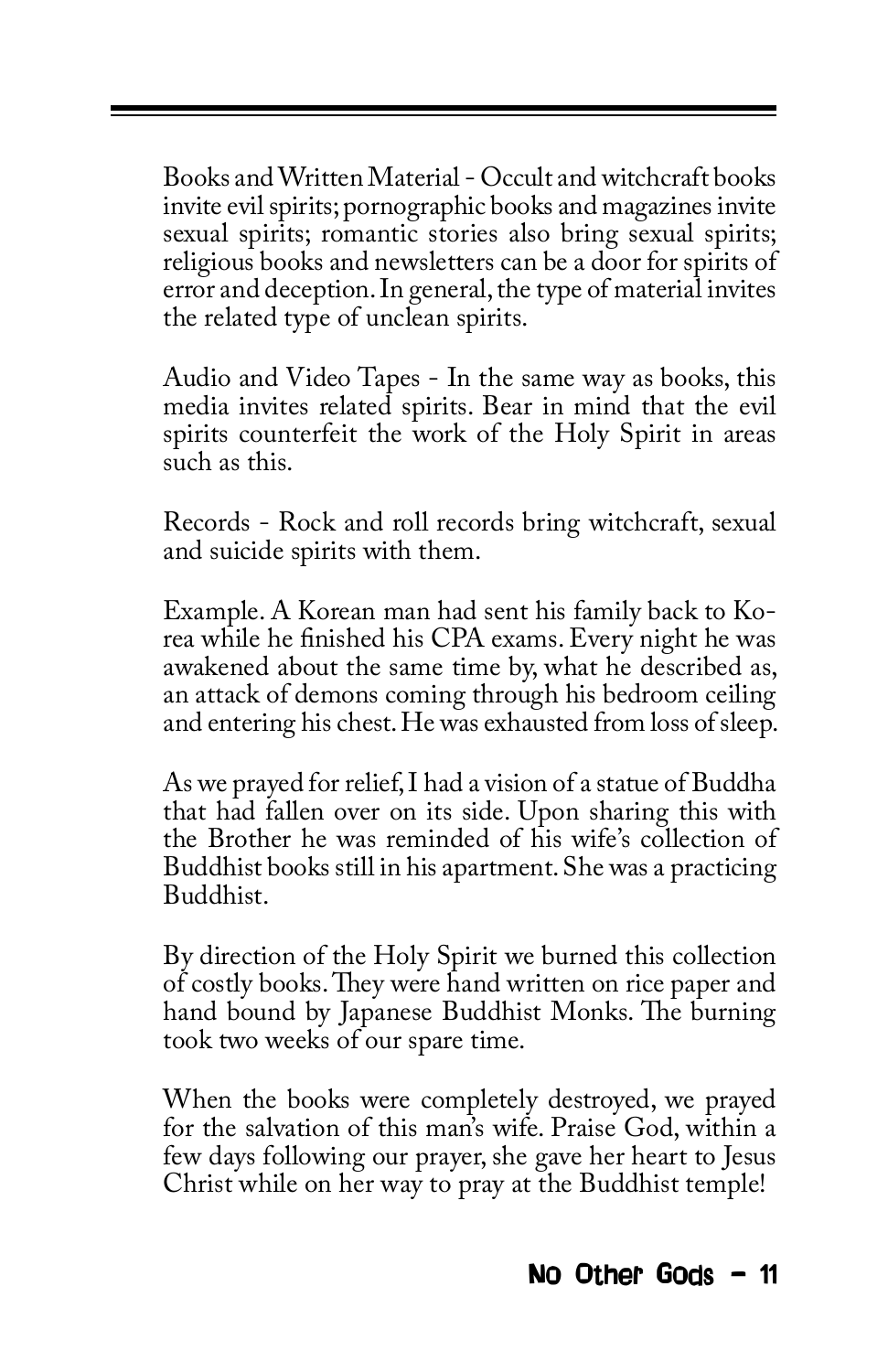She went to this temple every day to pray for her husband in the United States. Her time of prayer in Korea was his time to sleep in America. She was unknowingly sending

demons to him when she prayed to her pagan god. With the removal of the books and his wife's conversion, this Korean believer found peace and sleep at last.

> Photo of Buddist and other books being burned according to Acts 19:19



## SUGGESTIONS

If there is some on-going oppression or problem in your life, ask the Lord to show you any object that might be a door for demonic activity keeping in mind the listings above.

If the object does not belong to you personally, you should not destroy it without the permission of the owner. In some cases, authority over an object can be assumed if you are head of the household that contains the object. CAUTION! This is not to be a "witch hunt." Don't use this knowledge to accuse or condemn others. It may take some time for the Lord to give them the same understanding. Remember that the supreme rule of ministry is love.

If some object in your possession is discovered to be a channel for unclean spirits, it is unfit for anyone else also. Destroy it! Then renounce it and pray for deliverance.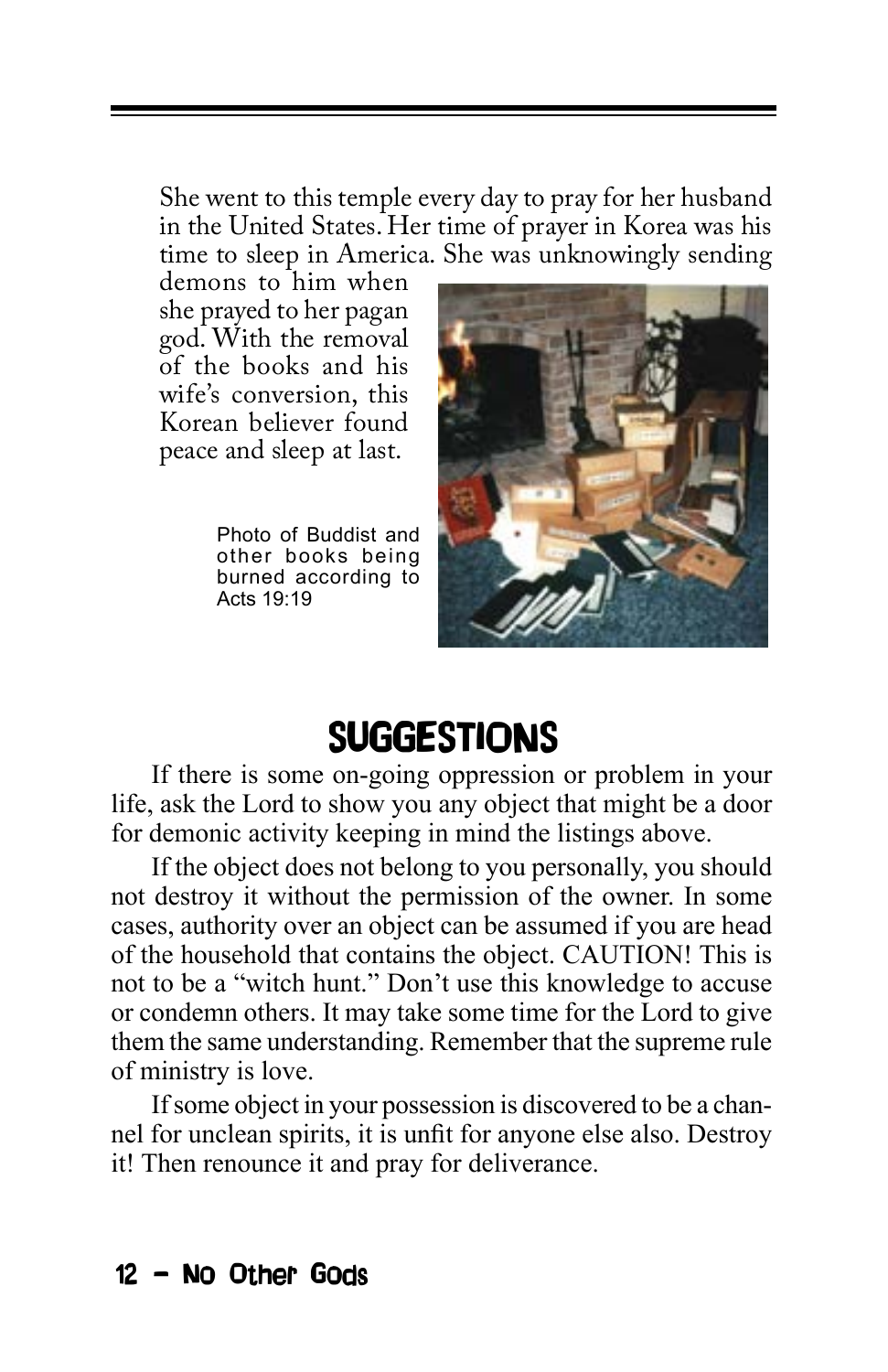A rule of thumb we use: "WHEN IN DOUBT, CAST IT OUT!" What is some material item worth in comparison to your relationship with the Lord?

## MODEL PRAYER

Heavenly Father, in the Name of Jesus, I thank you that You have chosen the foolish things of this world to confound the wise. I thank You for the blood of the Lord Jesus that gives me victory over all the power of the enemy.

Father, I renounce the possession of (the object) and ask You to forgive me of my ignorance or disobedience of ever taking it into my possession

I break all curses caused by this thing. In the Name of Jesus, I command every demon spirit that came in through this object to leave my presence and dwelling place now!

#### **Now GO you unclean** spirits!

Thank you, Lord Jesus Christ, for delivering me and my dwelling place.

(In some cases, you should pray for healing following the casting out of the demons).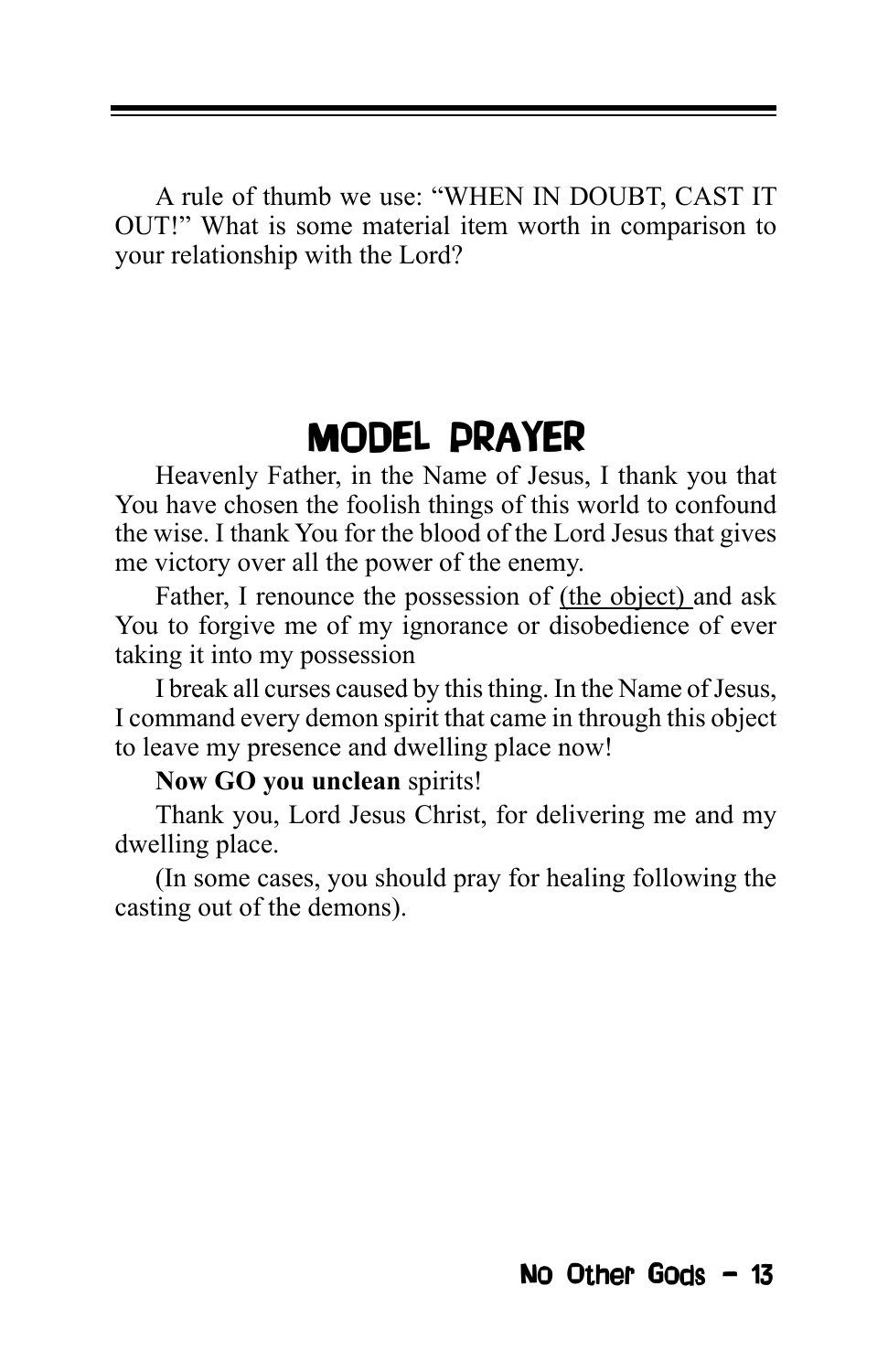## ASSOCIATIONS

"Know ye not, that to whom ye yield yourselves to obey, to his servants ye are to whom ye obey; whether of sin unto death or of obedience unto righteousness?" Romans 6:16

To understand the effect of associations in one's life, it's necessary to understand the Biblical principle of submission. When one joins some organization or group, he places himself under the influence of their beliefs and actions. The submission principle causes a "flowing down" from leadership influencing all those involved. This influence will manifest in the participants' even though they don't know everything that's going on in the organization or group. This, of course, is the crucial part of associations. In other words, "What you see is not always what you get."

We have encountered several situations where Believers couldn't understand why some problem was continuing in their lives. Deliverance would not hold until they repented from belonging and renounced some organization they were associated with in the past or present.

The following groupings should help identify problem associations. They, *too,* come from actual experience and guidance by the Holy Spirit: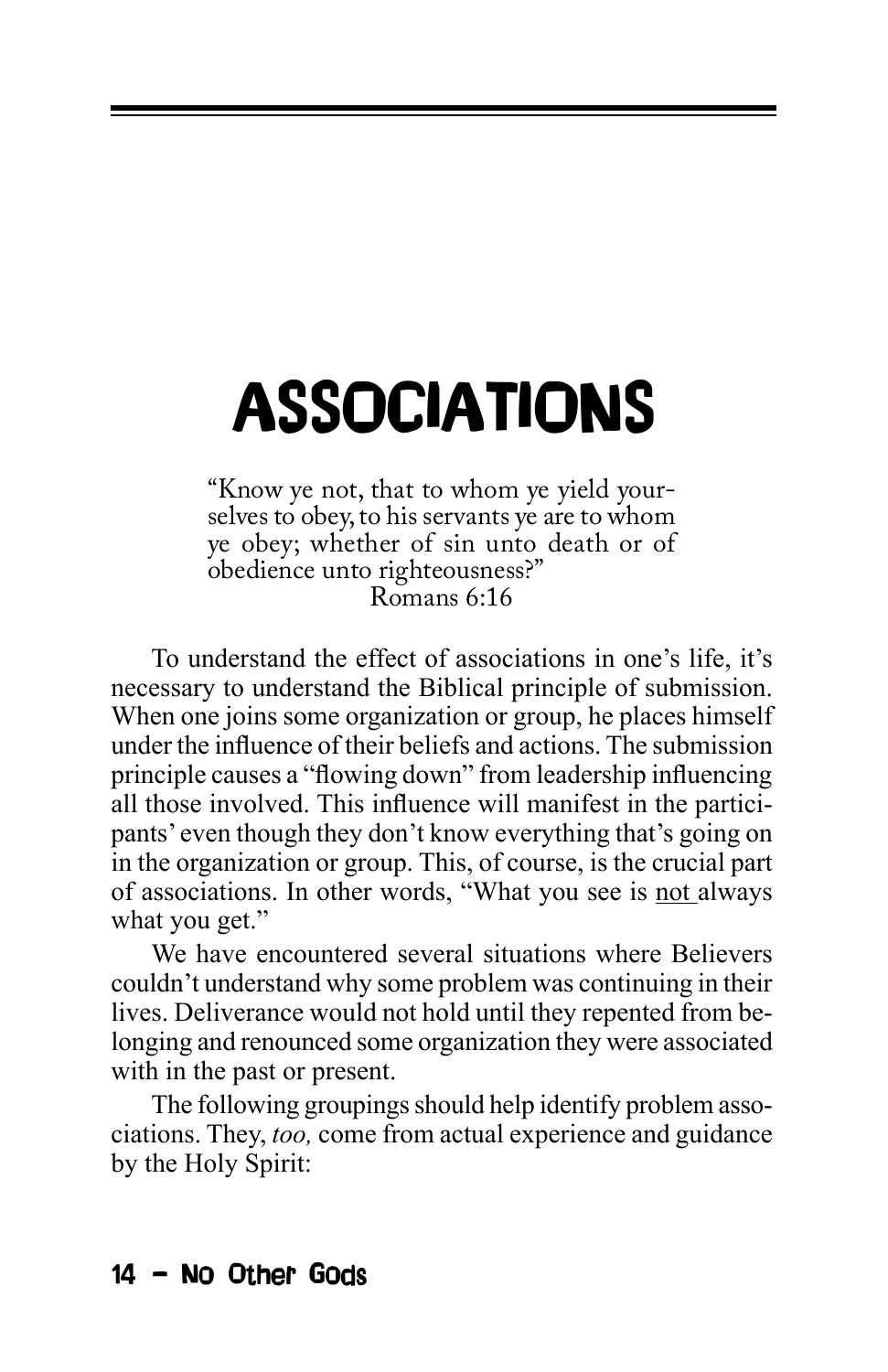## SECRET OR MYSTERY ORGANIZATIONS

"For the king knoweth of these things before whom also I speak freely: for l am persuaded that none of these things are hidden from him; <u>for this thing was not done in a corner</u>."  $Acts$  26.26

The most harmful associations are with organizations that have secret rituals and works. In all cases, we have found secret rituals to be demonic in nature and rooted in some form of witchcraft.

Masonry and the Shriners - The Blue Lodge is a false religion in that it excludes the blood atonement of Jesus Christ. There are no "good works" without a changed heart through the salvation experience in Christ Jesus. The secret rituals of masonry are highly demonic in form and nature and should be renounced by any Believer who is or has been a part of such.

Order of the Eastern Star - This is the women's part of Masonry. Its symbol is the satanic five pointed star representing the goat's head. Its rituals and works are centered around a harem where the women dress as harem girls.

**Example:** A woman gave testimony at a workshop about her daughter who had unusual problems with the young men she dated. Although they were upstanding Christians they would become very forward with her when on a date. One young man, who was planning to be a minister, so lost control with the daughter that he fell away from the Lord through shame. The daughter was deeply distraught and was doing nothing to encourage such behavior.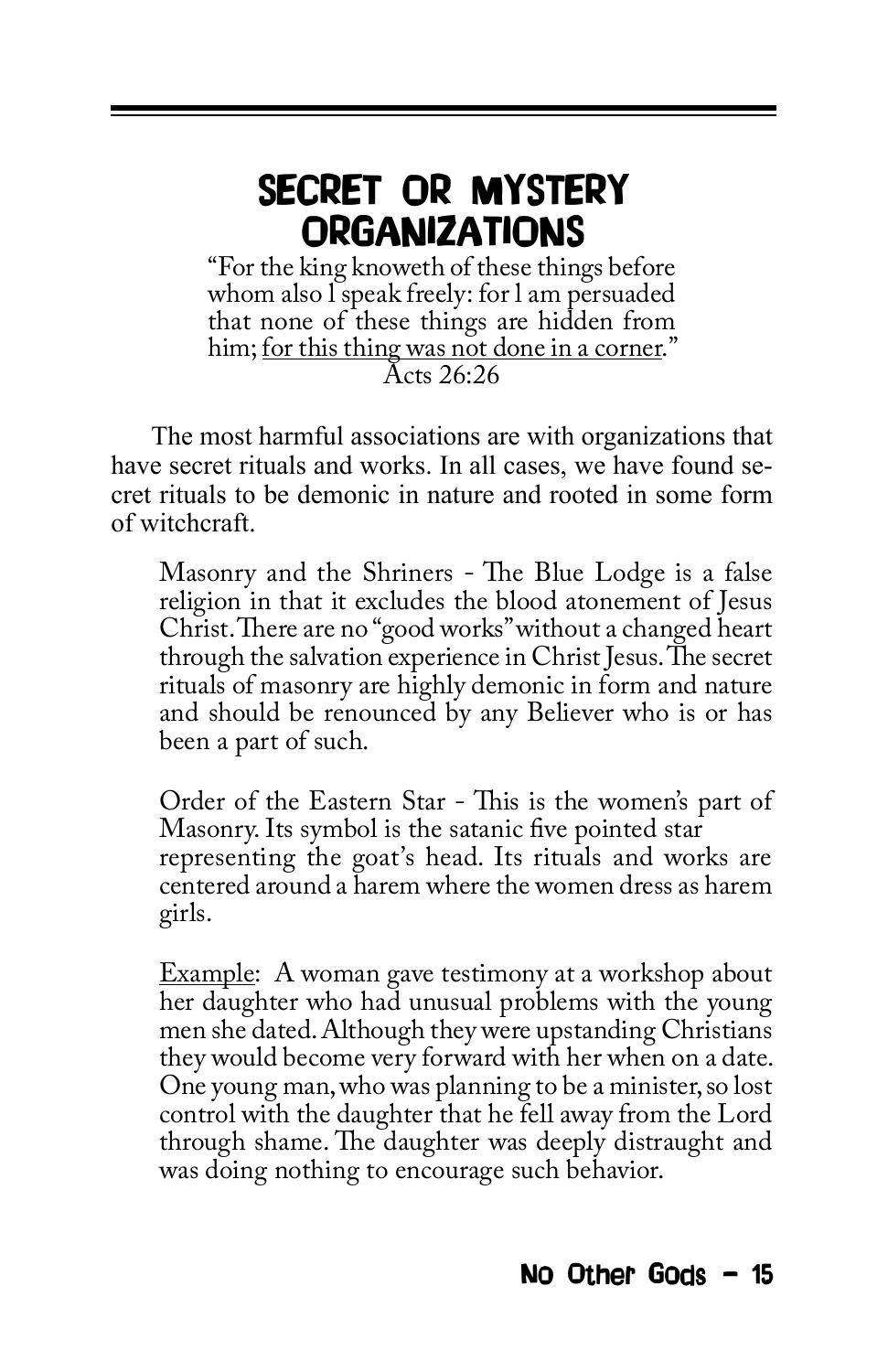A friend of the mother who was asked to pray about this problem said that she saw a sign of Masonry or the Shrine while praying. The friend asked the mother if she or her deceased husband belonged to the lodge.

Although the mother was no longer active, before becoming a Christian, she and her deceased, husband had been deeply involved in Masonry and the Eastern Star. He had been a Shriner and 33rd Degree Mason. The mother also realized that she still had all the paraphernalia of their membership in her possession. She not only had a harem gown, but also had pledged allegiance to the goddess of love in her rituals. The ritual went back to Egyptian lore of drawing prostitutes through rituals.

All the items were destroyed. The mother repented and renounced her association with Masonry. The daughter was then prayed for and ministered to for deliverance.

Not only did the problem with the daughter cease, but the young man who had left the Lord, returned to his Christian walk and is now a pastor!

Fraternities and Sororities - Much to our surprise, we found that the Greek organizations found on college campuses have secret initiation rituals akin to the Masonic Lodge. Some use lodge buildings for their initiations.

One brother we ministered to revealed his experience of crawling on hands and knees from altar to altar in order to be approved as a fraternity brother. An officer wearing a robe and a pointed hat sat at each altar to see that the initiate properly fulfilled his vows to the fraternity.

The hazing and harassment that precedes the final initiation, is designed to "brain wash" and gain control of the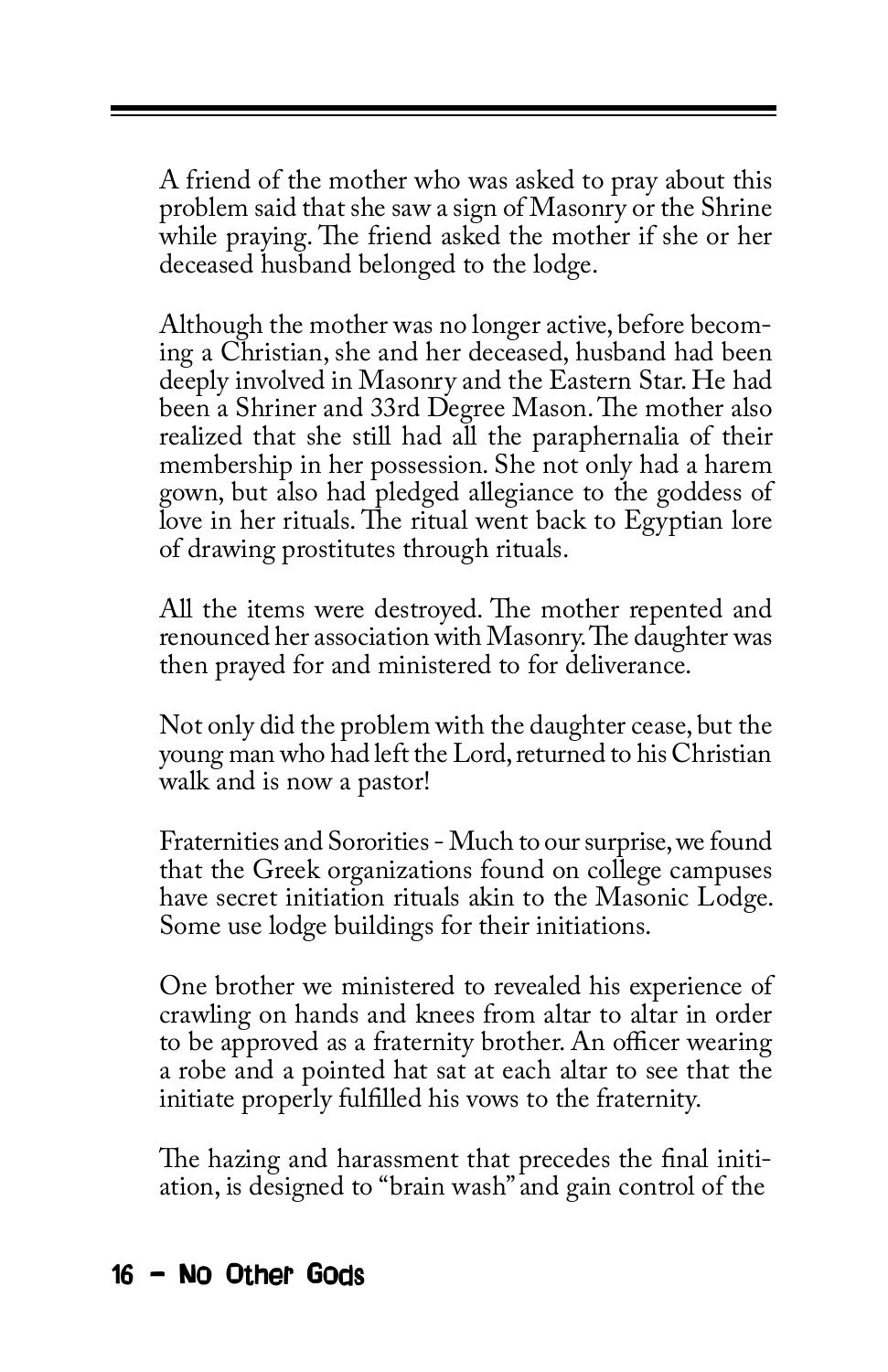members giving them a sense of brotherhood. This opens doors for demonic activity and ungodly soul ties.

There is no brotherhood except through the blood of Jesus Christ and the waters of baptism in the Name of the Lord Jesus Christ.

The Boy Scouts and The Order of the Arrow - The Boy Scouts appear to be nothing more than a beneficial organization for boys. We were greatly surprised at what ministry uncovered for those who were or had been involved in the scouts.

First of all, this group pledges to God. This is futile and deceptive without acknowledgment of the blood atonement of Jesus Christ.

Secondly, referring to the principle of submission and the "flowing down" from leadership, it is publicly known that the founder of the Boy Scouts was inordinately fond of young boys. As a consequence, there are thousands of cases of scout masters molesting the boys in their troops. (You may write us for copies of documented materials about this).

Thirdly, in America, scouting has a secret society called the Order of the Arrow. One can only join this order by invitation and passing the initiation. The Indian lore taught and passed on to the young men is demonic through and through. Because of the controversial nature of this category, please refer to the appendix in the back of the book. This material was given to us by a former Eagle Scout who found fuller freedom in his Christian walk after renouncing the vows and receiving deliverance from the demon spirits that had come into his life through this association. (See Appendix Pg. 32 for copy of ritual)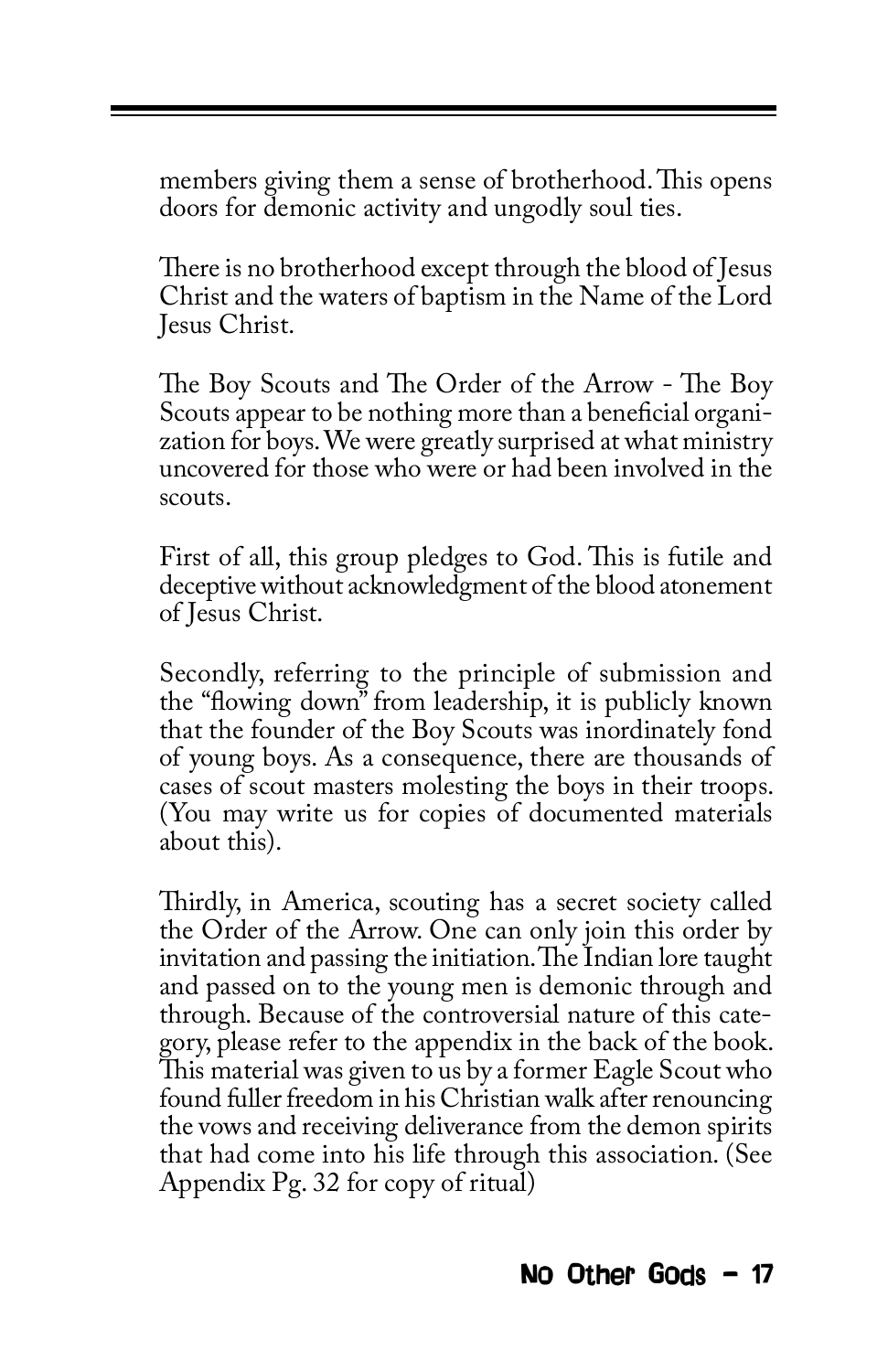Example: A college student came for ministry because of severe oppression and hindrances in his efforts to train for ministry. Ministry led us to pray about his association with scouting. He had been one of the leading scouts in the United States and deeply involved in the Order of the Arrow.

Further questioning revealed that this Brother had been the Medicine Man for the Order. His responsibility was to go out into the woods and call up spirits, determine their names and assign them to the other members of the group. These spirits were assigned as spirit guides to the individuals

When ministering to this young man about this, the spirit began to throw him violently on the floor and scream out in rage at being discovered! After several sessions of ministry changes began to manifest in this brother's life. He is now fulfilling his ministry in France.

## VOWS AND PLEDGES

"Death and life [are] in the power of the tongue: and they that love it shall eat the fruit thereof."

Proverbs 18:21

"For verily I say unto you, That whosoever shall say unto this mountain, Be thou removed and be thou cast into the sea and shall not doubt in his heart, but shall believe that those things which he saith shall come to pass; he shall have whatsoever he saith." Mark 1:23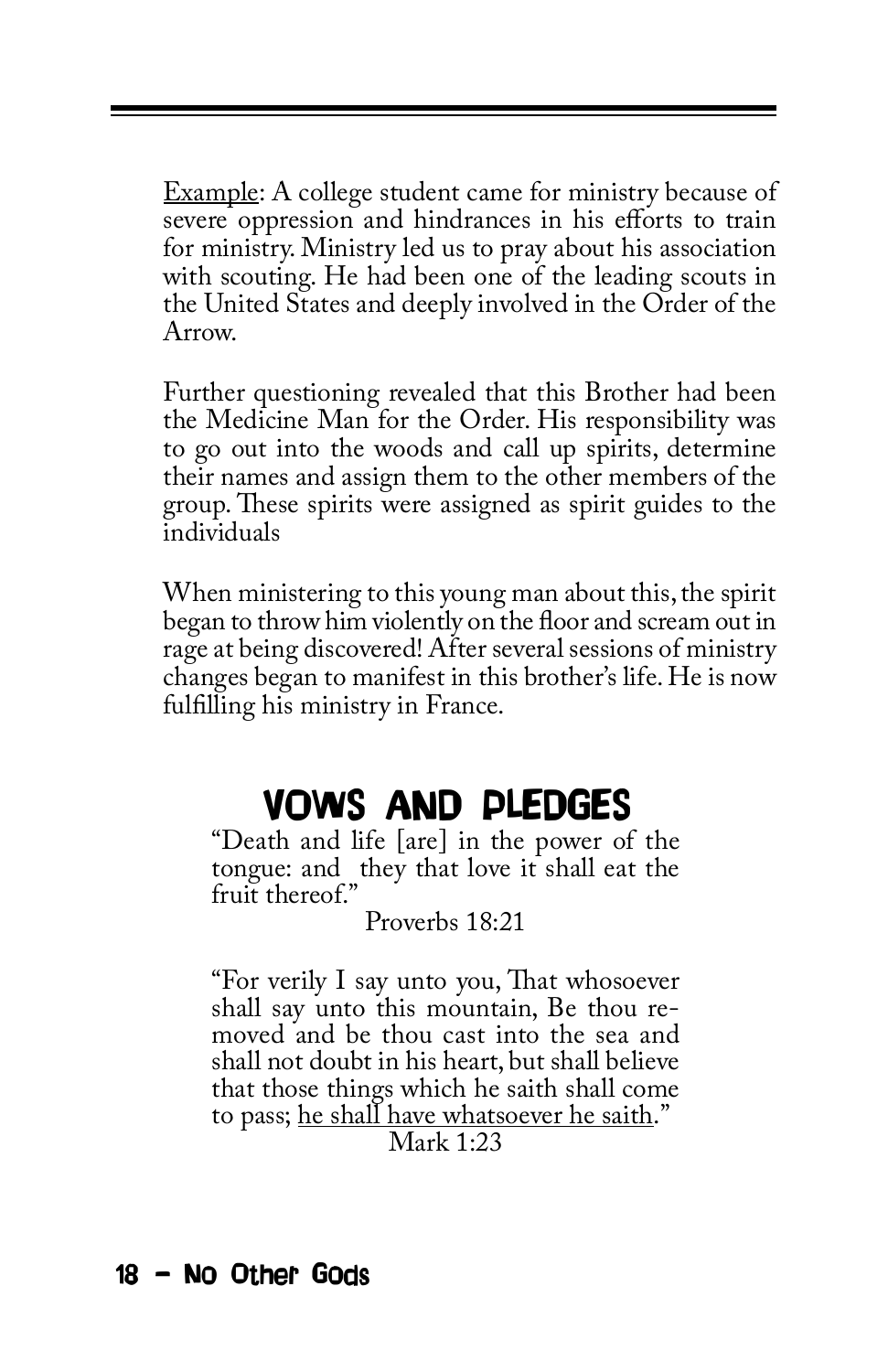What we vow or swear has powerful influence in our lives. The Scriptures make it very plain that our words have power, even though the effect may not be seen immediately. Only ignorance would let any Believer take this principle lightly.

One of the problems with most associations is that they re**quire an oath or pledge.**

> "But I say unto you, swear not at all; neither by heaven; for it is God's throne." Matthew 5:34

If we are to be obedient to God's Word, we cannot make oaths or pledges especially in light of out covenant relationship with God our Father.

## SUGGESTIONS

Whether you can detect any oppression because of some association or nor, it is essential that you demit from such organizations that:

- have secret rituals;
- require you to swear or make vows of membership; have initiation rites;
- or speak of brotherhood without acknowledging the blood atonement of Jesus Christ.

Sometimes it is difficult to determine what effect such association is having on one's life in Christ. Real commitment to the Lord may call for an obedience that calls for being misunderstood by men. When in doubt, get out!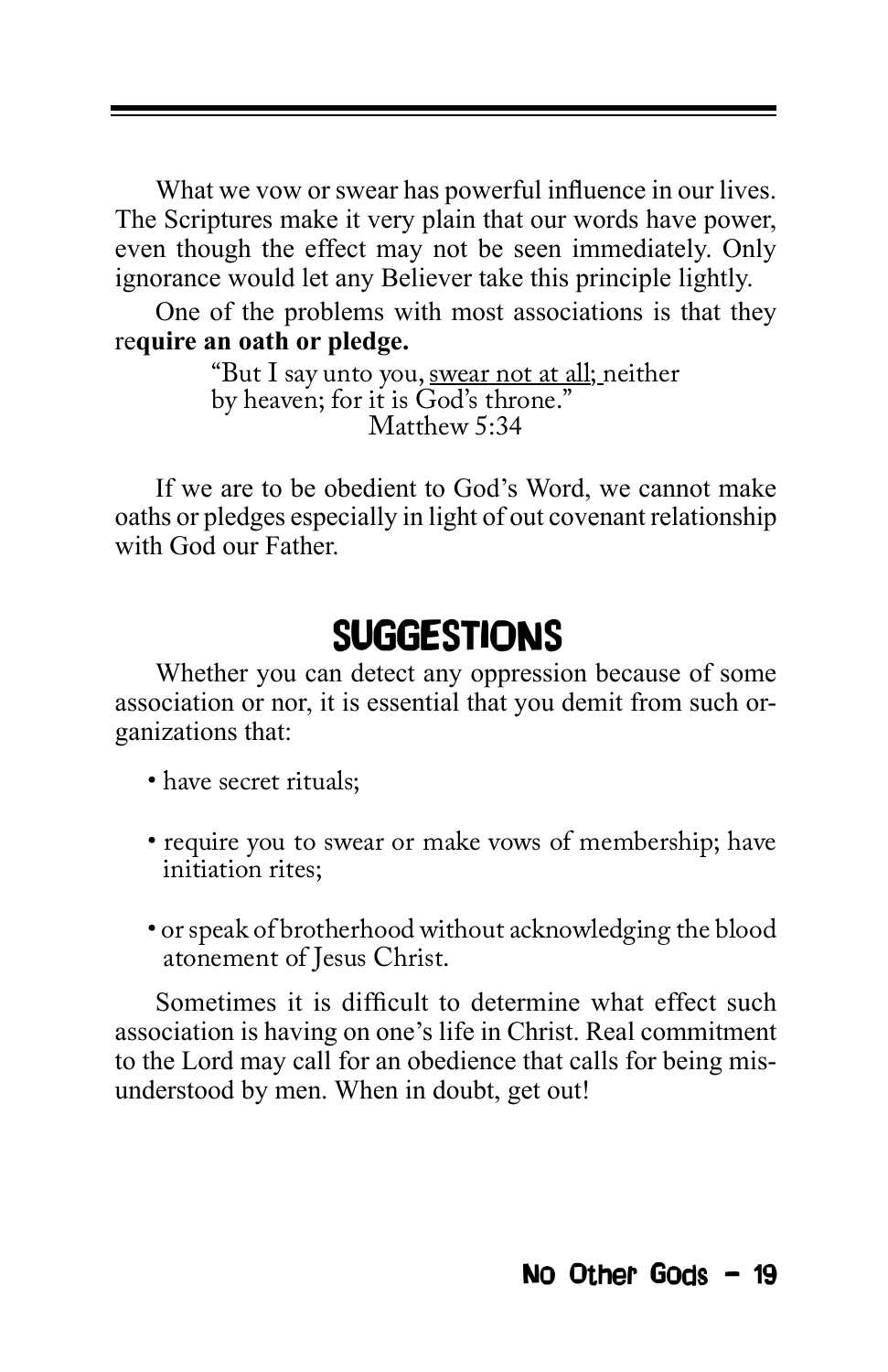## MODEL PRAYER

Heavenly Father, in the Name of Jesus, I confess to You that I have submitted myself to influences not ordained by You. These associations have not been in Your will and I ask you to forgive me now

I renounce all vows, oaths and pledges that I may have pronounced and ask that I be released from the power of such words in the Name of Jesus Christ, my only Lord.

I break and loose myself and my family from any and all ungodly associations known or unknown, and I break all curses that may be operating in my or my family's life because of any such associations.

I specifically renounce and break and loose myself from (name the associations).

Thank you, Father, for freeing me and my family from these influences today.

Now, all of you unclean spirits that have come in through these associations leave me and my family. Go, in the Name of Jesus Christ of Nazareth!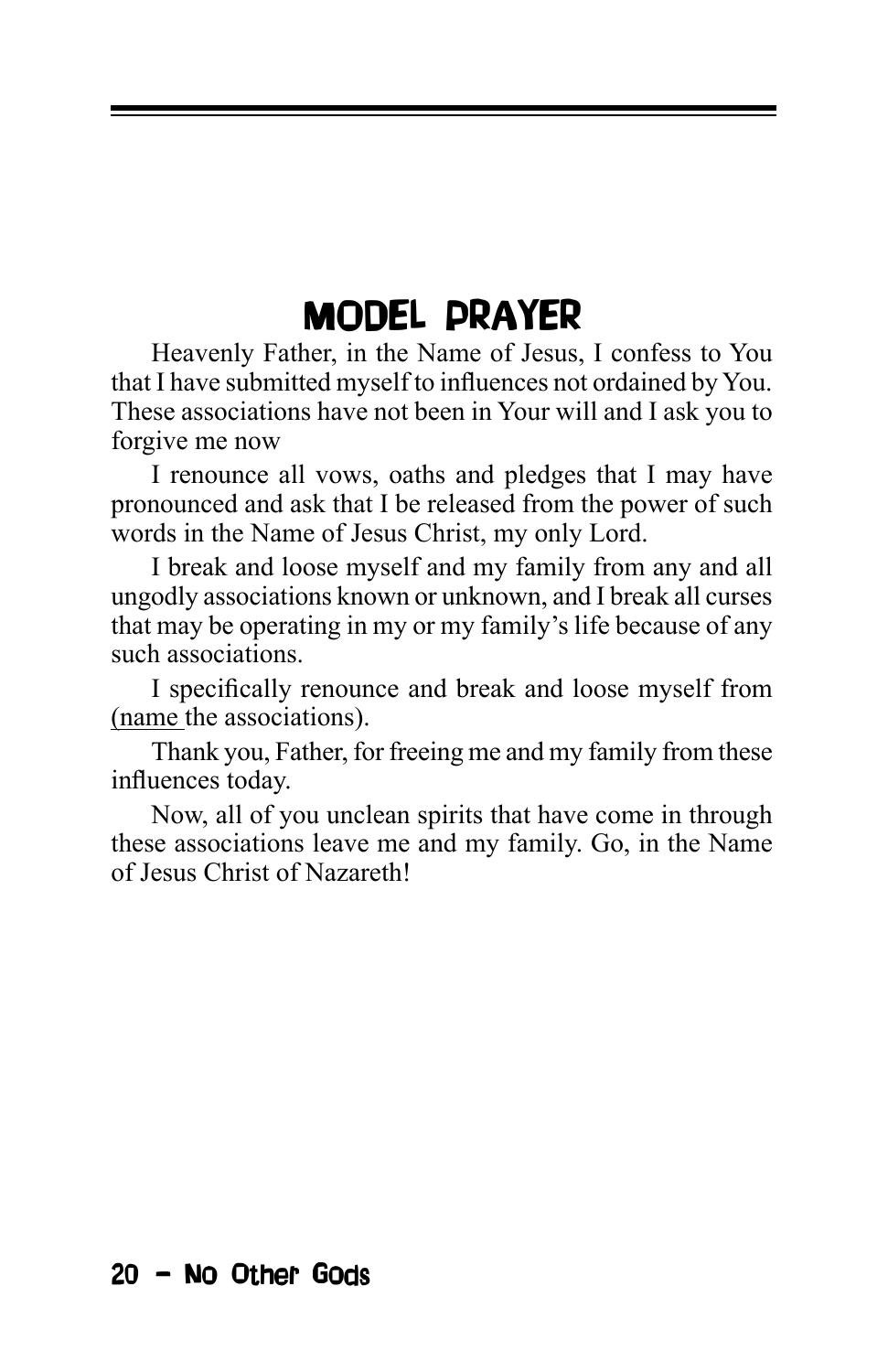## **OBSERVANCES**

"Let no man therefore judge you in meat or in drink or in respect of an holy day, or of the new moon, or of the Sabbath [days]: Which are a shadow of things to come; but the body [is] of Christ."

Colossians 2:16-17

Special observances open doors of oppression in some Believer's lives. Most of us are aware of the depression that can come during holiday seasons. Sometimes it is so severe, people commit suicide and do other things they would not consider in the course of everyday living.

Although the significance goes unnoticed, the spirits of holiday times are named. As with all spirits, each of these have traits that influence people according to their particular nature.

For instance, the spirit of Christmas brings with it moods of reminiscence, melancholiness and guiltiness. This spirit also causes people to have attitudes of carelessness and irresponsibility. So often there is a great sense of "letdown" following this season due to participation in the influences of the Christmas spirit.

Experience has taught us that the greater the need to defend any particular holiday or observance is sure indication of a problem in the life of one who needs such gratification.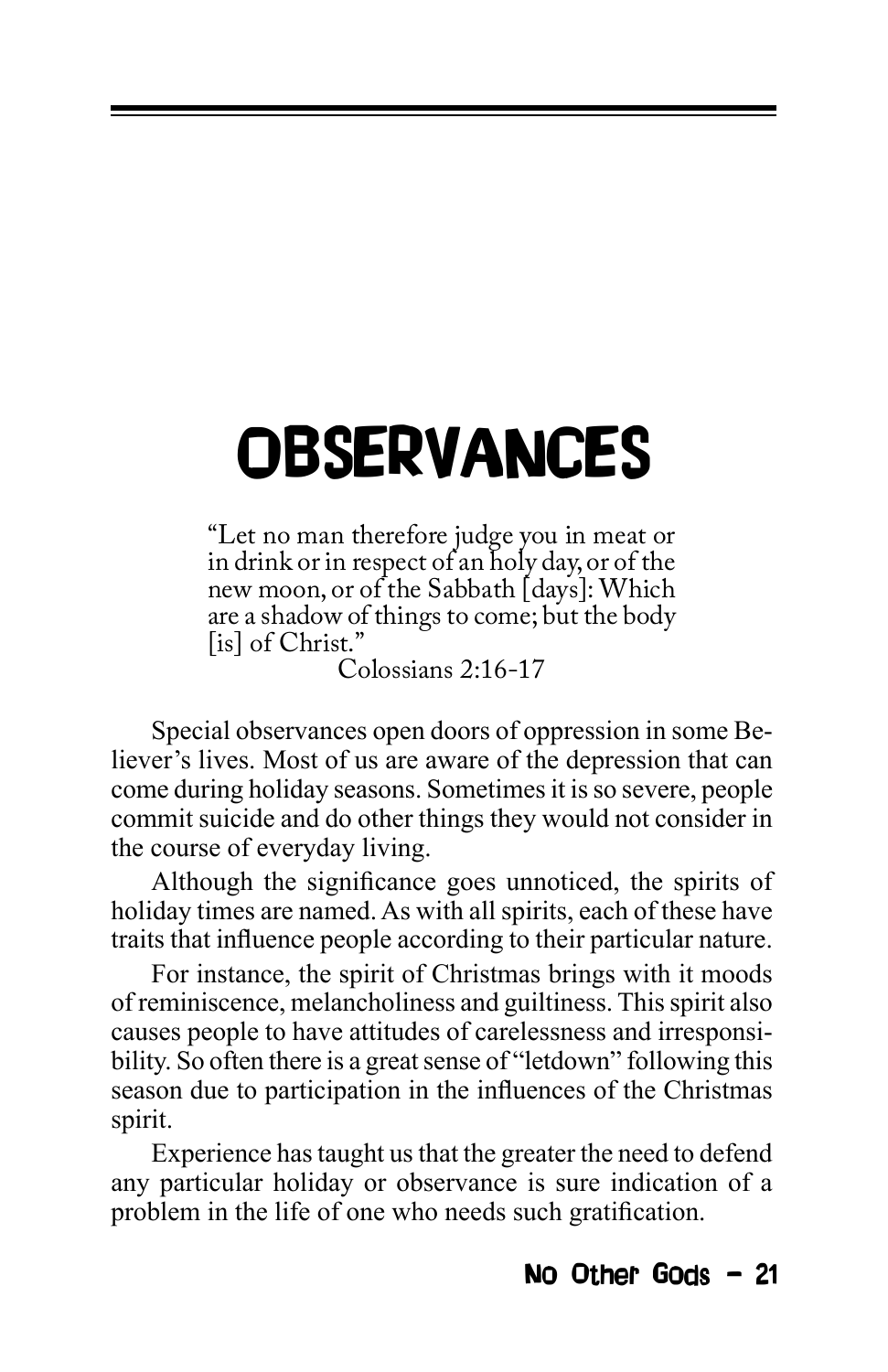Although most of the activity associated with special observances seem harmless and often religious in origin, spiritual discernment reveals a deadly fellowship with demon powers cunning in their deceit.

Only a person who desires to be deceived can deny the recorded facts of the merging of the pagan holidays with historical events in the life of Jesus. The roots of such observances honor demons more than Christ and cause such mixture of truth that the Gospel is left of none effect.

As spiritual people under the new covenant, our celebrations focus on Jesus Christ as a full-grown Son of God Who died for the sins of the world. Israel of the Old Testament had external celebrations by observing the three feasts instituted by God. Now we celebrate the feasts inwardly through Jesus, Who fulfilled them. The only external observances for believers today are the Lord's Supper or Communion and water baptism.

> "And Samuel said, Hath the LORD [as great] delight in burnt offerings and sacrifices, as in obeying the voice of the LORD? Behold, to obey [is] better than sacrifice [and] to hearken than the fat of rams. " I Samuel 15:22

We have divided observance into two main areas: holidays and traditions. The information on holidays is not exhaustive since so much material is available for those who want to study further.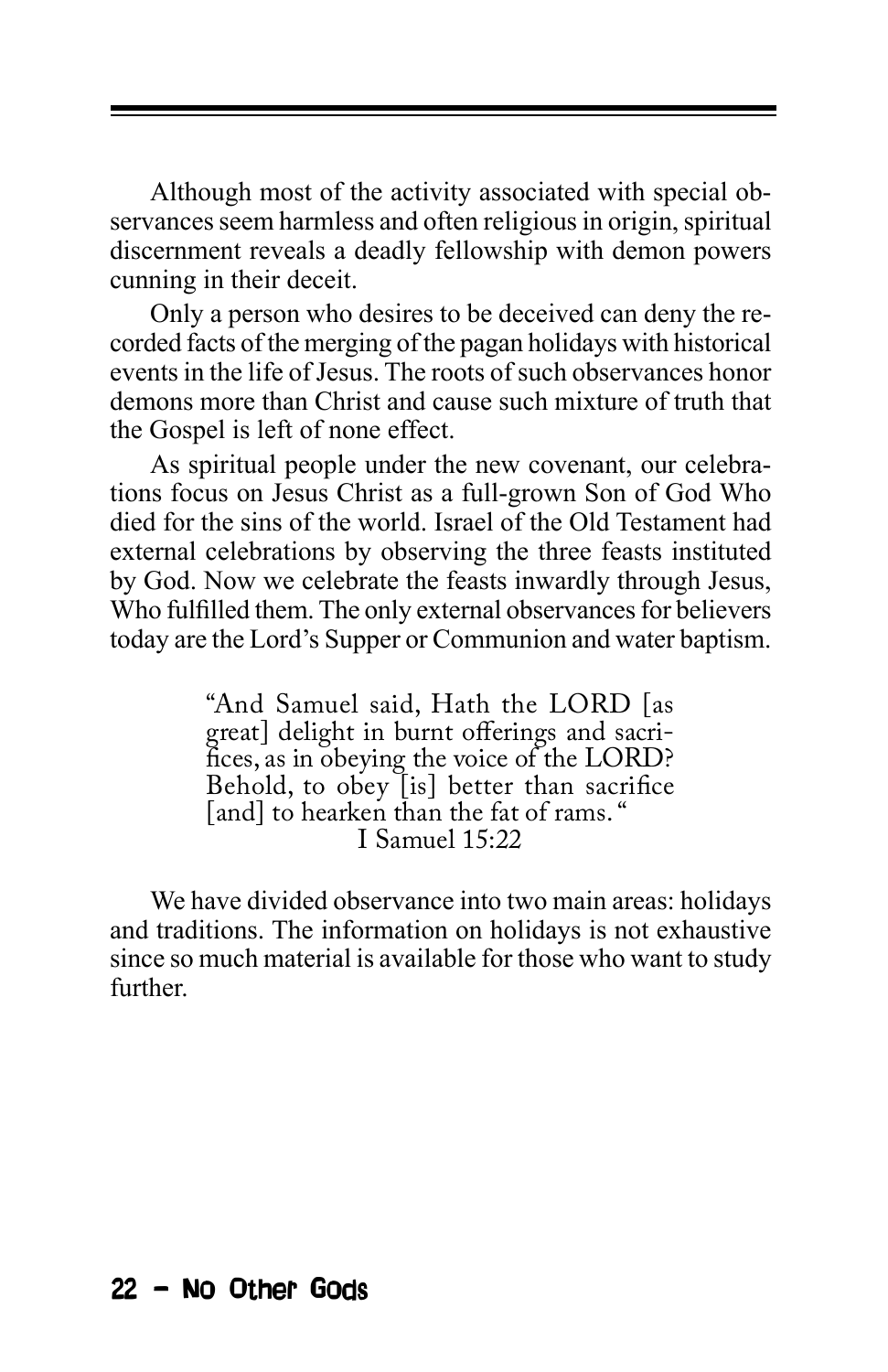## HOLIDAYS

#### **CHRISTMAS**

The so called birthday of Jesus, if it is to be observed, is certainly not December 25. Close study of the Scriptures plainly reveal His birth to be near harvest time or in the fall of the year, although some scholars date it in the spring. Actually the date has reliably been determined to be September 29, 2 B.C.

The date chosen for Christmas, in fact, is a pre-Christian festival day related to the springing forth of Nimrod as he comes back to life from the earth.

All of the symbols and objects of Christmas are related in some way to pagan lore and rituals.

The following is a brief list of Christmas objects and their true meanings. For further investigation see the Bibliography in the back of the book.

Christmas Trees - Semiramis the mother of Tammuz claimed that overnight an evergreen tree sprang up from a dead stump. The dead stump supposedly symbolized her dead husband Nimrod. The new evergreen tree was the symbol that Nimrod had come to life again in the person of her virgin born son, Tammuz. From this time on, the evergreen tree was worshipped. In at least ten Bible references, the "green" tree is associated with idolatry and false worship.

Tree Decorations - "Balls" symbolize the sun and represent the worship of Nimrod who was supposed to be the god of the sun. Lights on the trees originally were candles that were burned to the god of lights - Februa - today electric lights are used.

Gifts - Supposedly gifts were found under the evergreen tree that sprang up, so from that time to this, gifts are given on December  $\tilde{2}5\tilde{t}h$  in honor of the birth of  $\tilde{T}$ ammuz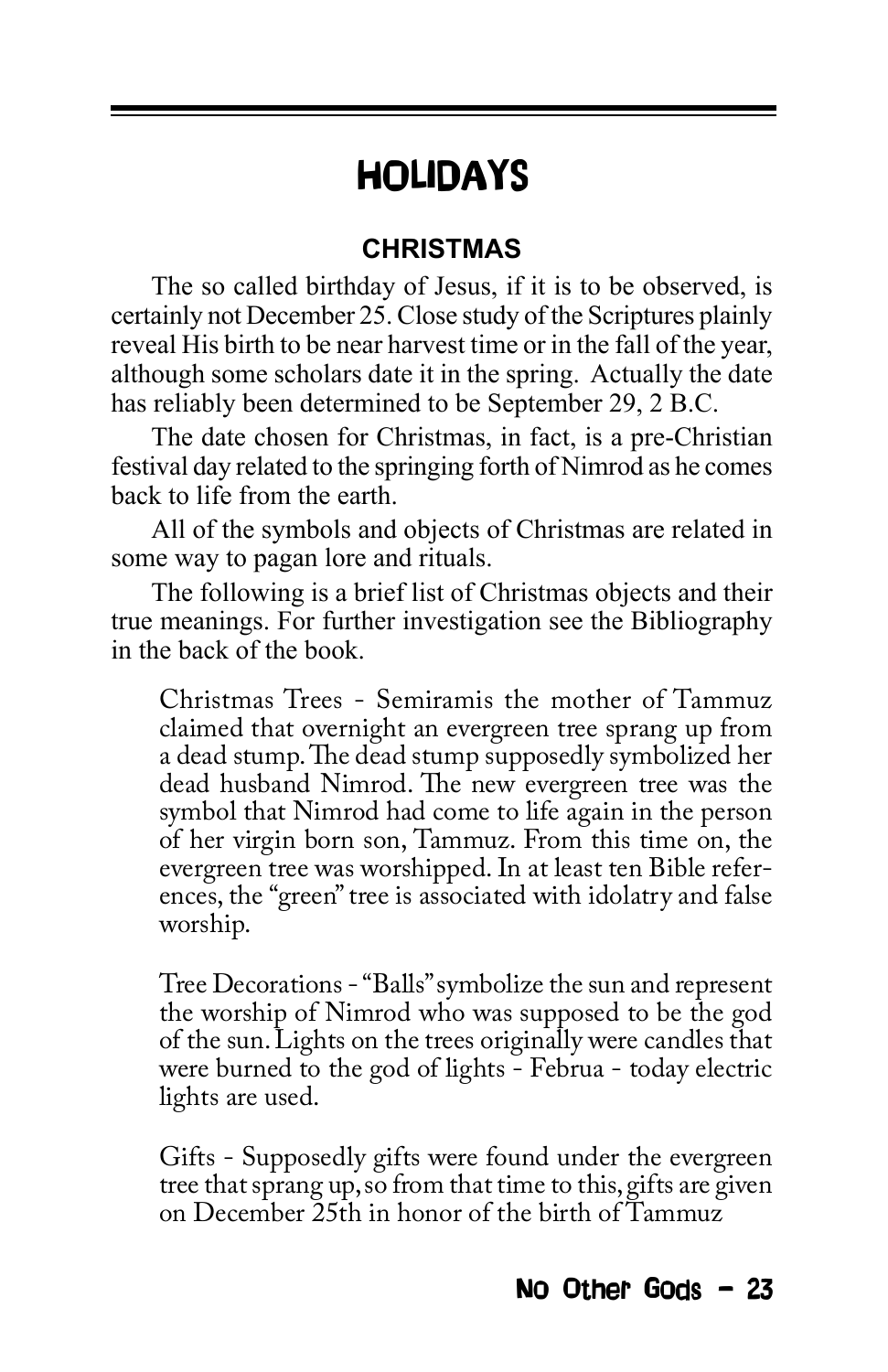the child-god, hundreds of years before the wise men brought gifts to Jesus.

Santa Claus - He is a fake god and is depicted as living in the north. That is where the Bible says God is: "the sides of the North." (See Isa. 14:13) He is depicted as being omnipresent by being every place and all knowing. Besides, it is a lie to tell children about something that is false.

Holly and Mistletoe - The holly and mistletoe were used in ceremonies of the Druidic priest in worship to Satan.

"Thus saith the LORD, Learn not the way of the heathen, and be not dismayed at the signs of heaven; for the heathen are dismayed at them. For the customs of the people [are]<br>vain: for [one] cutteth a tree out of the forest, the work of the hands of the workman, with the axe. They deck it with silver and with gold; they fasten it with nails and with hammers that it move not. They [are] upright as the palm tree, but speak not: they must needs be borne, because they cannot go. Be not afraid of them; for they cannot do evil,<br>neither also [is it] in them to do good. Forasmuch as [there is] none like unto thee, 0 LORD; thou [art] great, and thy ]name [is] great in might."

Jeremiah 10:2-6

#### **EASTER**

The word "Easter" is not a Christian expression. It is a modern form of the word Ishtar or Astarte, another name for Semiramis of Babylon. Although the church claims this holiday as Christian, honest investigation reveals it to be pagan to the root.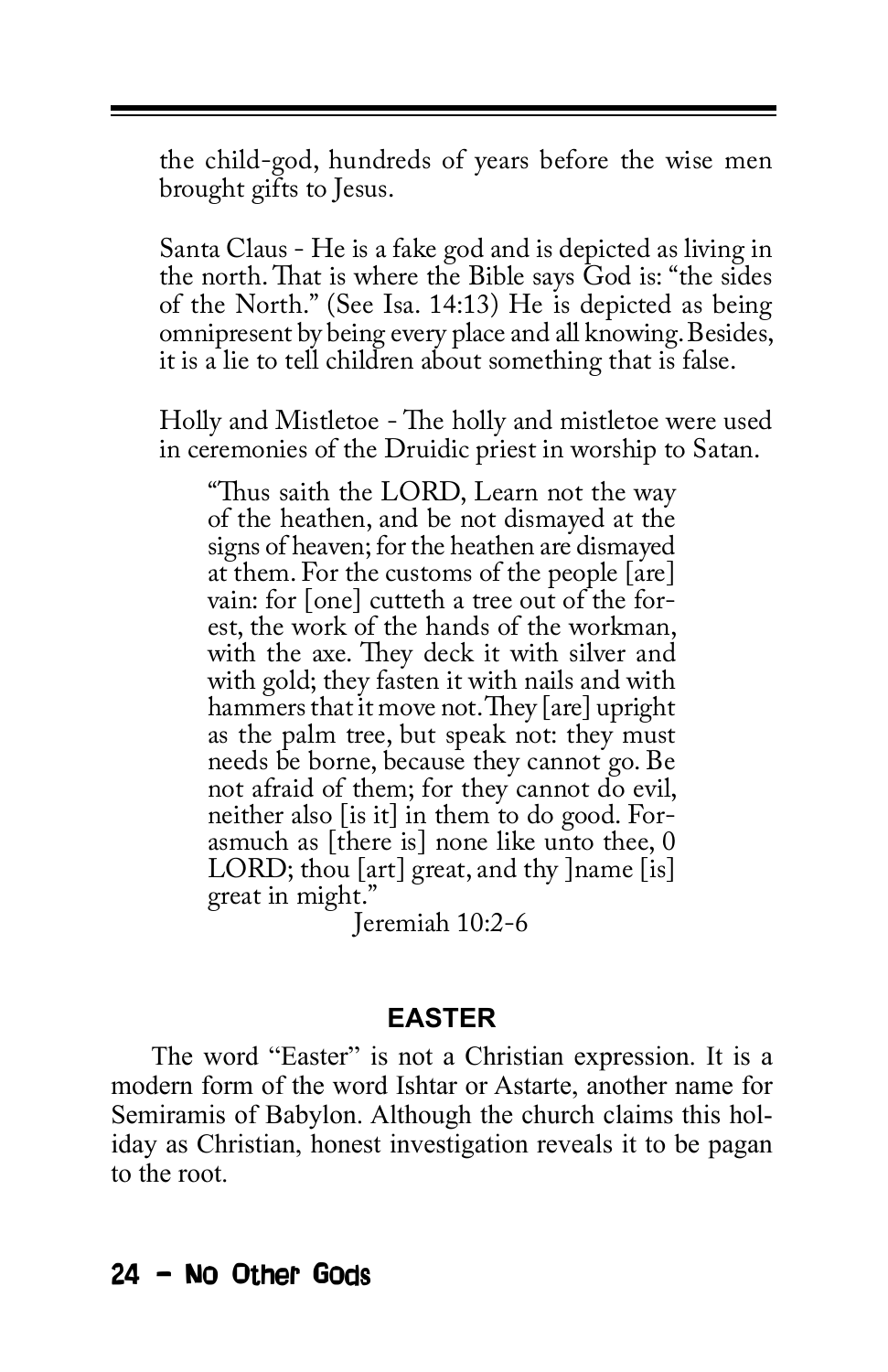We must keep in mind that God condones no form of fantasy or deceit. He hates lies and liars. (See Prov. 13:5) To say that God is pleased with and receives forms of worship that mix truth with

lies, is evidence of great misunderstanding of the Word and ways of our Lord.

Here is a brief list of Easter activities that are obviously pagan in nature:

Good Friday - Any third grader can calculate that, if Jesus was in the grave three days and three nights, He could not have been buried on Friday and risen on Sunday morning. A study of the feasts of the Old Testament will reveal that Passover was a Sabbath in addition to the seventh day Sabbath. The fact is that Jesus was crucified on Wednesday and not on so called "Good Friday."

Sun Rise Services - This custom which argues that because Jesus was risen early in the morning we should have a "Sun Rise Service," is really a reversion to sun worship. Worship of the rising sun goes back to Baal worship.

Easter Egg Hunts - The egg was a sacred symbol of the Babylonians. It is a symbol of fertility and of renewed life dating back to the ancient Egyptians and Persians, who had a custom of coloring and eating eggs during their spring festival. It has absolutely nothing to do with the faith of the Kingdom of God.

Bunny Rabbits - The Easter hare is a symbol of fertility also. It is associated with the moon in ancient Egyptian legends. The Egyptian word for hare means "period' and relates to the period in women's cycle signifying renewal of life. Also, rabbits DO NOT lay eggs. For those wanting "proof," please, refer to the list of materials in the back of this book.)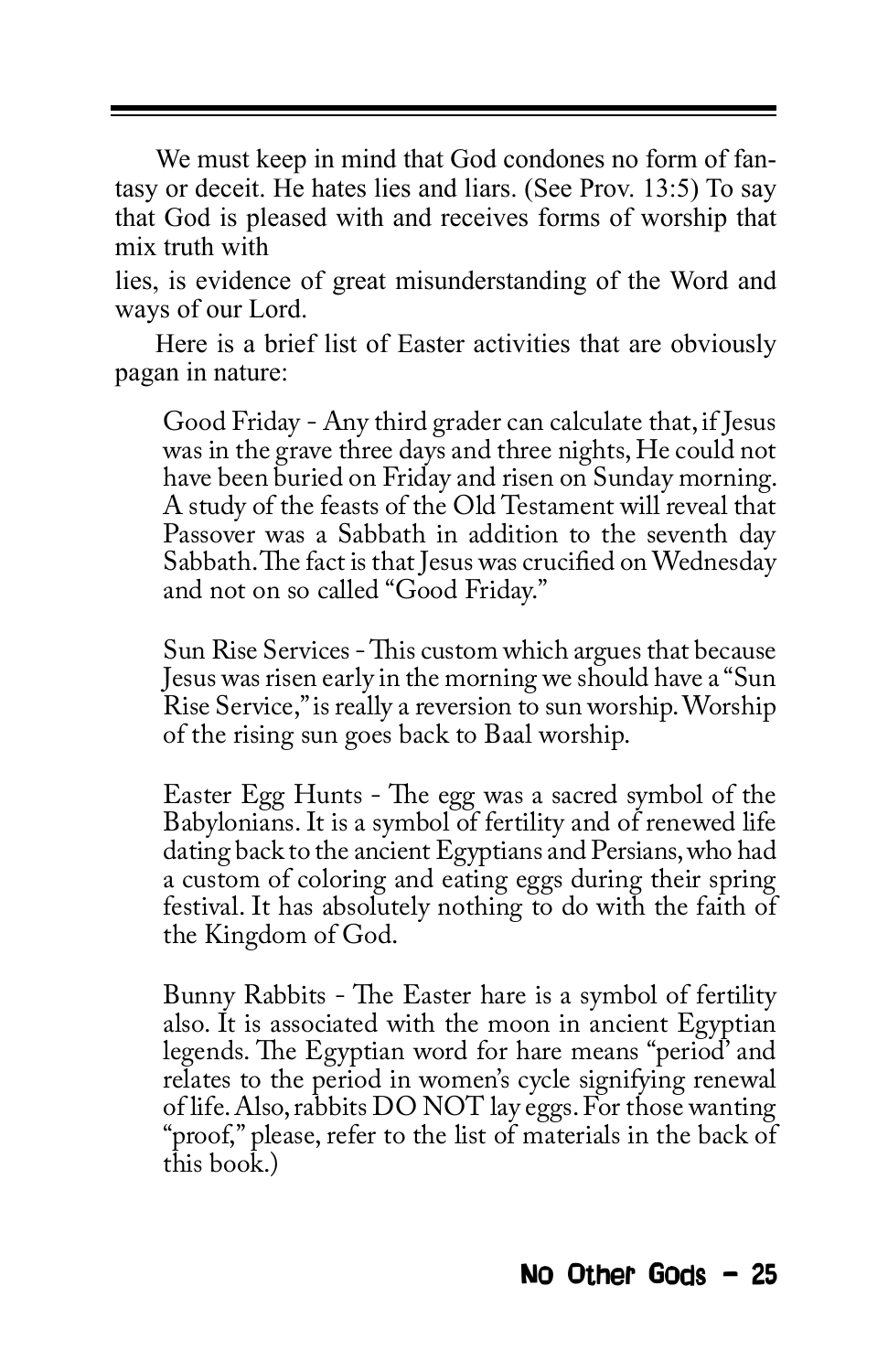#### **HALLOWEEN**

A quick look at any encyclopedia will reveal the origin of All Hallow's Eve or Halloween. It was originally a celebration by the Druids in honor of Samhain, lord of the dead and fell on November 1. The Celts chose October 31 as their New Year's Eve and celebrated everything wicked, evil and dead. They would gather around "bon" or "bone" fires and offer sacrifices including themselves. Wearing costumes made from the heads and skins of animals, they would tell one another's fortunes for the coming year.

Oddly enough, the very day chosen to honor Christian saints by Pope Gregory IV was the Druid Samhain. The old gods and beliefs were not to be surrendered. The Christian church adopted the policy of incorporating what is considered harmless pagan folkways in an effort to win over the folk. New branches were thus grafted onto the old Druid oak.

Everything about Halloween refers to witchcraft, evil and death. It should never be celebrated in any way by any Believer in the Lord Jesus Christ!

Jack-O-lanterns - Named after a man called Tack, who could not enter heaven or hell, symbolize the lantern he carried as he wandered in darkness until judgment day. The candle inside is to scare evil spirits away.

Trick-or-treat - Hundreds of years ago in Ireland, fanners went from house to house begging food for festivities in the name of their ancient gods. Good luck was promised to generous donors, and threats or "tricks" were made against those who would not give.

#### **VALENTINES DAY**

Valentines Day was originally a day set aside by the pagan Romans- in honor of Nimrod who was also named Lupercus or "wolf hunter." So another name for Nimrod is "Valentine." It is from this name relationship that we get our expression

#### 26 - No Other Gods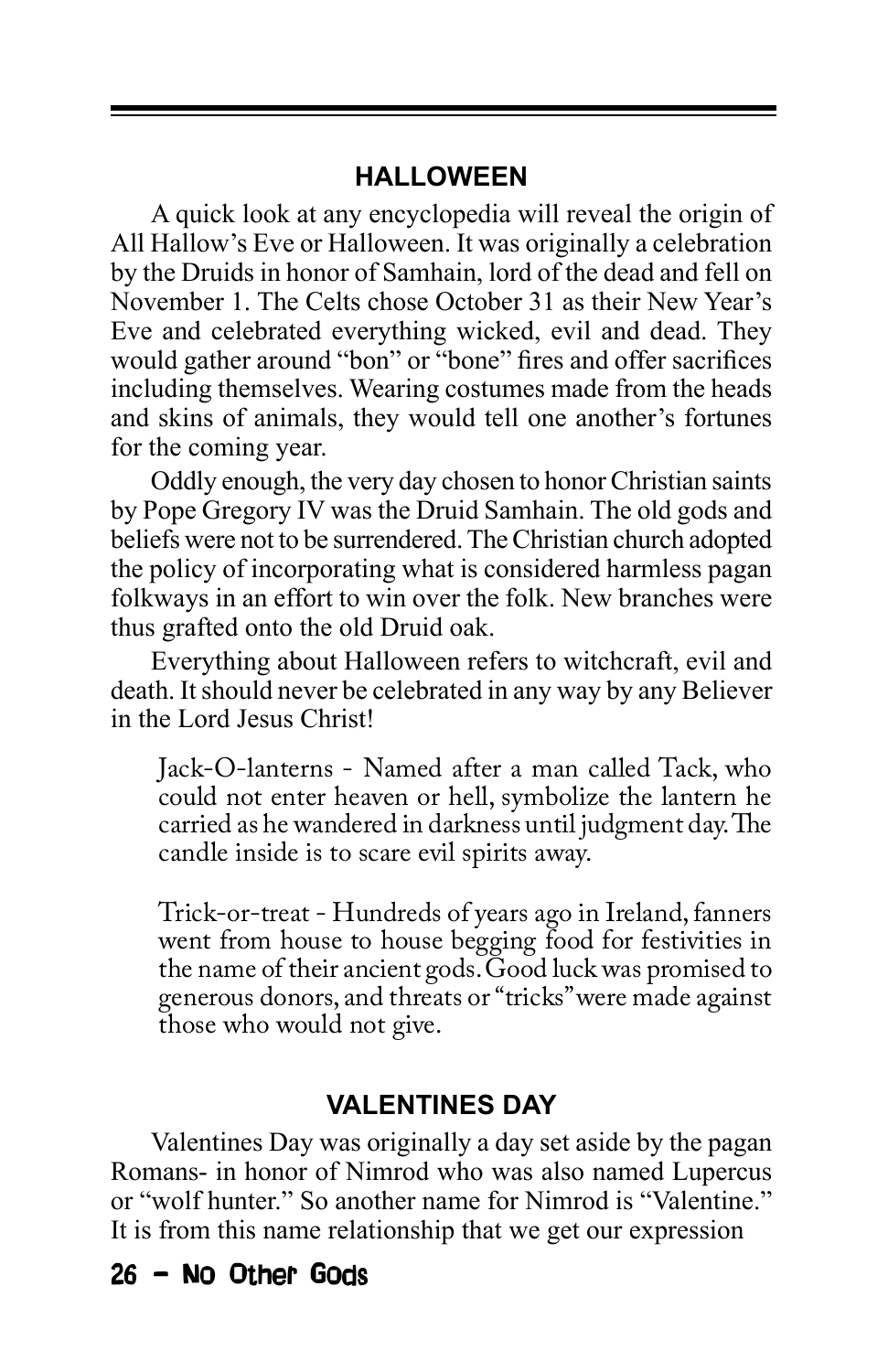for flirtatious men or wolves.

The holiday was a pagan free-for-all, when names of young women were put in a box and drawn out by men. The women were then to be the men's lovers in fornication for the coming year.

Pope Gelasius brought this holiday into the church as the feast of St. Valentine since the Roman citizens refused to give up their sensual observance.

Here we have another case of a thoroughly pagan observance being brought into the church of Jesus Christ under the guise of some religious meaning.

Having a Valentine Sweetheart - This custom relates to the picking of the women for fornication for the year. To ask someone to be your valentine is to ask them to be your lover in fornication.

#### No Other Gods  $-27$

Symbol of the Heart - In the Chaldean tongue, the word for "heart" was "bal." The heart became the symbol of Nimrod or Baal because of the similarity in sound. It has nothing to do with love. In fact, this heart symbol is not really shaped like a heart but refers to the female sexual organs.

## TRADITIONS

#### **WEDDINGS**

Most every aspect of wedding traditions are devoted to rites of magic and taboos. In general, the magic was designed to ward off barrenness and the evil eye of those who were jealous. Certainly the Lord wants us to marry in a fitting way, but it's His desire that we put away those customs that pagans used to bring "luck" and ward off evil spirits.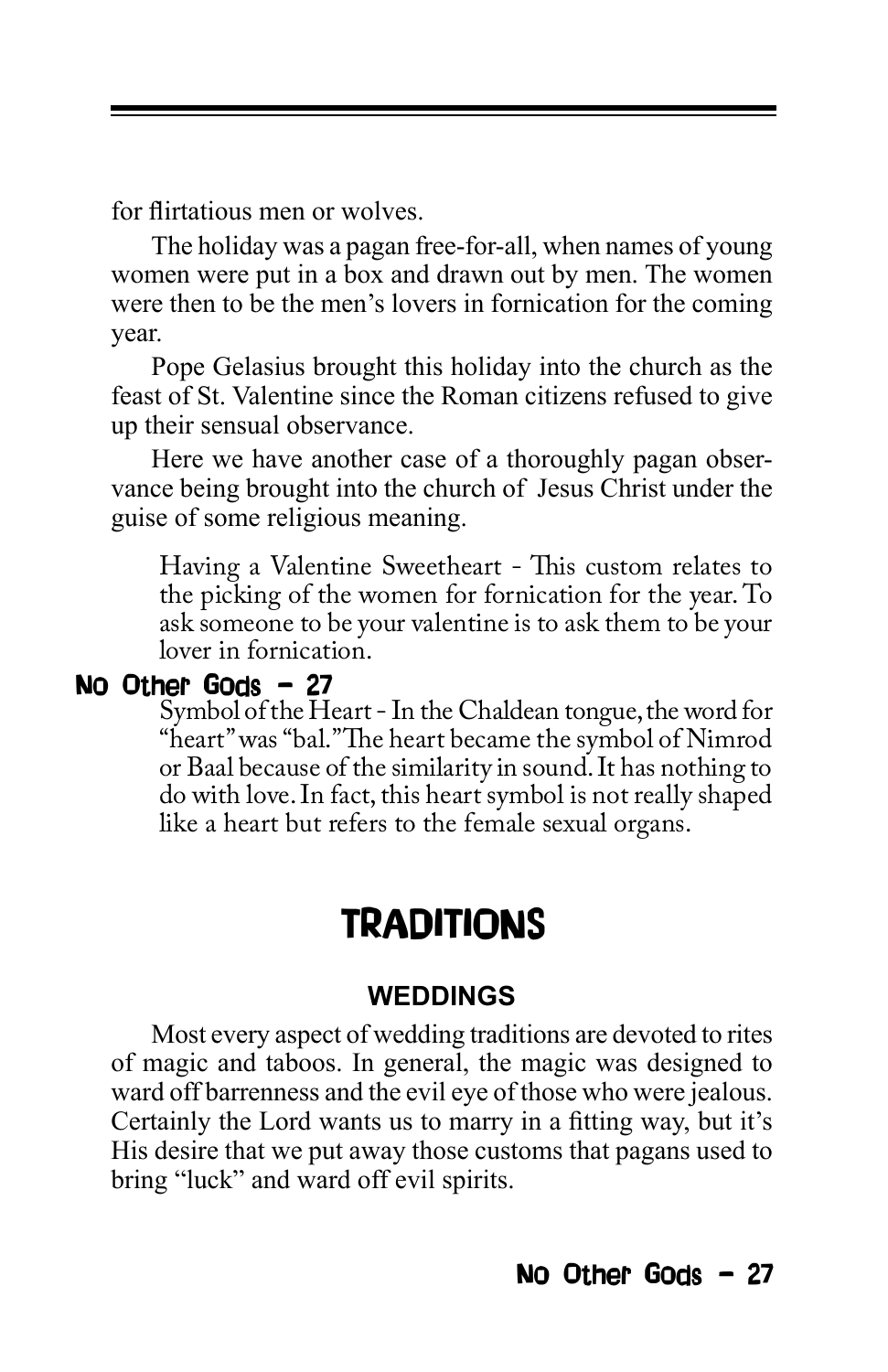Only the name and blood of Jesus Christ are effective in dealing with evil and the spirits involved.

Rice and/or Confetti - Rice especially is an emblem of fruitfulness and a magical protection against barrenness.

Flowers at Weddings - These too symbolize fertility. They were originally introduced from the Near East by the Crusaders and used for centuries as love charms and magical protection against barrenness.

The Bride's Veil - It was thought that if the bride was seen, she could do psychic injury to her neighbors and family, not to mention her husband to be. The veil was also used to protect the bride from the evil eye of jealous rivals and spinsters.

#### **BIRTHDAYS**

Surprising as it may be, casual research reveals deep pagan and superstitious roots of the birthday celebration. No where in God's Word can we find any suggestion to celebrate Jesus' birthday, nor is there any hint about personal observances. We do find reference to the celebration of Pharaoh's and Herod's birthdays. In both instances, people were put to death during the festivities.

Regarding cakes, we find this reference in Jeremiah 7:18 :

"The children gather wood, the fathers kin- dle the fire, and the women knead dough, to make cakes for the queen of heaven; and they pour out drink offerings to other gods, that they may provoke Me to anger."

The making of special cakes with candles and the "blowing out while making a wish" is obviously superstition which would divert our trust and hope for future well being to some source other than the Lord.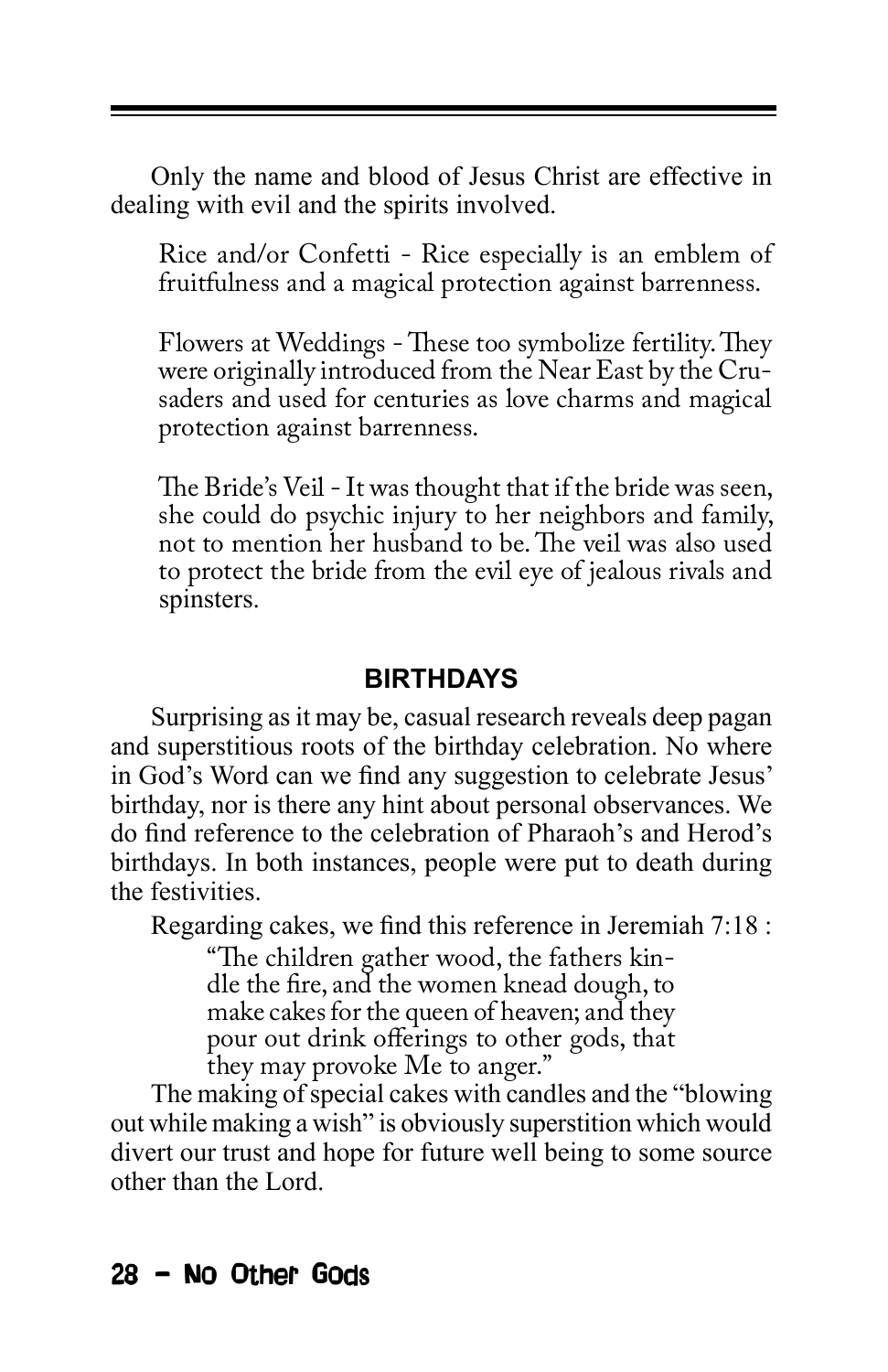Example: Birthdays can be a time for special recognition for individuals. Eveyone needs recognition and confirmation fromtime to time. I do not believe the Lord wants us to simply throw everything away, but for us to recognize the pagan roots of some of our traditions and rituals, renounce them as such and make the Lordship of Jesus Christ the center of everything we do. In spite of all rationale and effort, though, some traditional observances support such outright perversion of reality, they should be completely abandoned. There absolutely is no Santa Claus or Easter Bunny.

In the New Testament we find Jesus giving the church only one thing to celebrate: His death. He told us to remember and celebrate His death—not His birth, resurrection or ascension—only His death. We should give this prayerful consideration.

## **SUPERSTITIONS**

There are so many superstitions it would take an entire book to cover them. All of them are motivated by fear or greed. There is no place in the Christian walk for "luck" good or bad. Thank the Father that our lives are not ruled by fate or coincidence.

As long as any superstition is observed in one's life, demonic powers will have influence in that life. Fear, especially, will have grounds to oppress any such individual Christian or non-Christian.

## SUGGESTIONS

One sure sign that any holiday observance has some sway in your life is defensiveness about it. When presenting this material to groups, I have seen people react with strong emotions, insisting that they keep their holiday.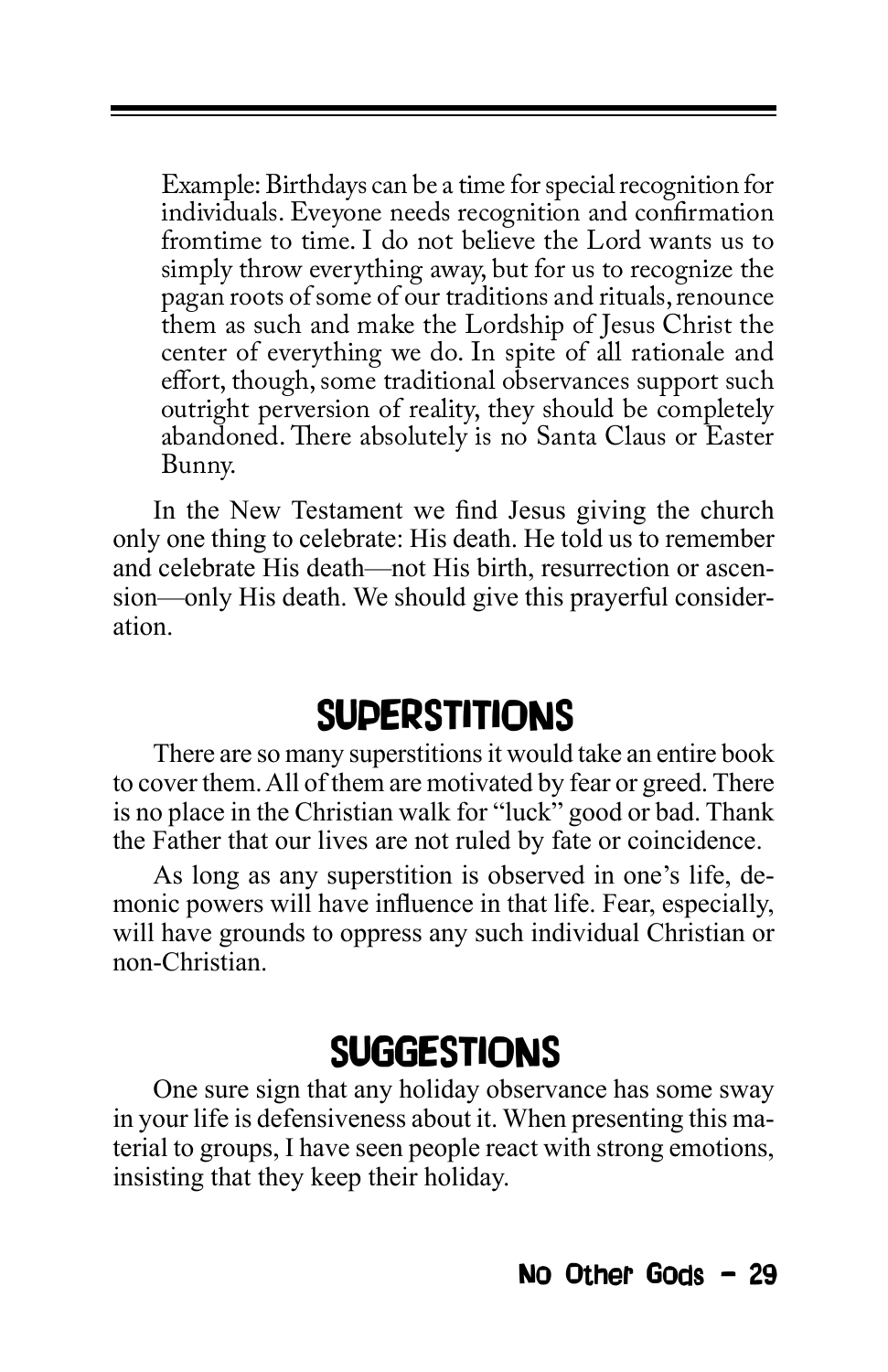Some would say that it's not that important if we go ahead and celebrate holidays. Others insist that the holidays are good opportunities to reach people for Christ.

Ask the Lord to show you any rationalization or stubbornness about this area. Pray for discernment about any unclean spirits that may have influence in your life in regard to holidays. Be open to the truth. See if these things be true (Acts 17:11)

Do some homework. "Be diligent to present yourself approved to God, a worker who does not need to be ashamed, rightly dividing the word of truth." (11 Tim. 2:15 NKJ)

> "Many therefore of his disciples when they had heard [This], said, This is an hard saying; who can hear it?"

John 6:60

Realize that some of the requirements of commitment to a Holy God are difficult, especially for the flesh. Also remember that the Lord has chosen the foolish things of the world to confound the wise. DON'T DRAW BACK! (Heb. 10:38-39)

### MODEL PRAYER

Heavenly Father, in the Name of Jesus, thank You that You have hidden these things from the wise and prudent, and have revealed them to babes. I come to You, humbling myself under Your mighty hand, asking to be made like a little child that I may understand Your ways.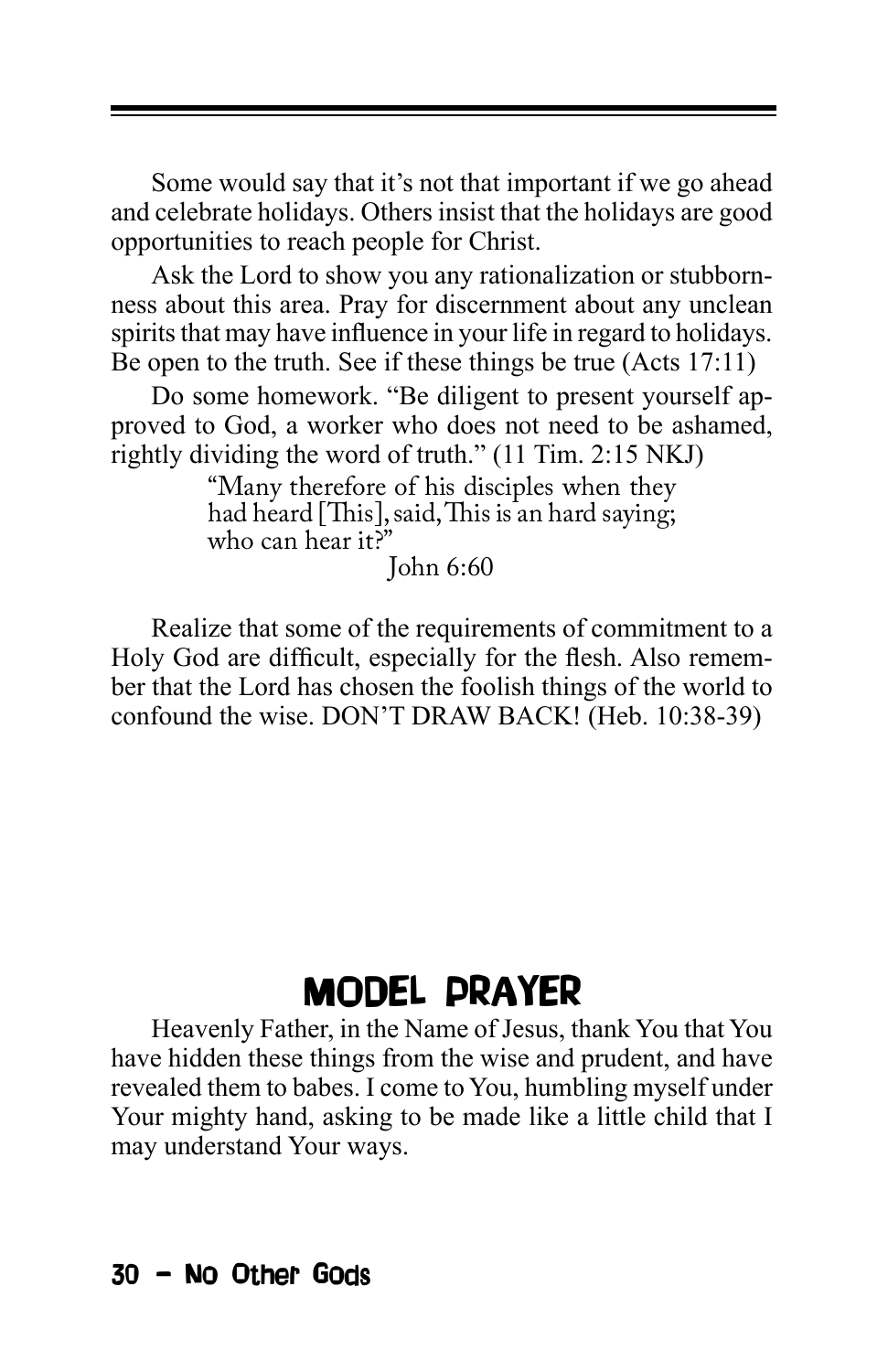Father, I ask to be delivered from every influence upon my life that is not of You. Even though I don't see that evil influence, I ask You to set me free from its effects on me and my family.

I open my life to You, Lord, that You may instruct me and keep me ever teachable. Please, Father, *deliver* me fro m *any stub-* or resistance to the Holy Spirit's work in my life.

I break and loose myself from the influence of every Principal- or Power that has influence in my life.

You evil spirits, GO, NOW, in the Name of Jesus Christ. I overcome you by the Blood of the Lamb and the Power of the Cross of the Lord Jesus Christ!

#### **AMEN!**

"Having therefore these promises dearly beloved, let us cleanse ourselves from all filthiness of flesh and spirit perfecting holiness in the fear of God. "

II Corinthians 7:1

#### Thou shalt have

### NO OTHER GODS

#### before me.

**Exodus 20:3**

No Other Gods  $-31$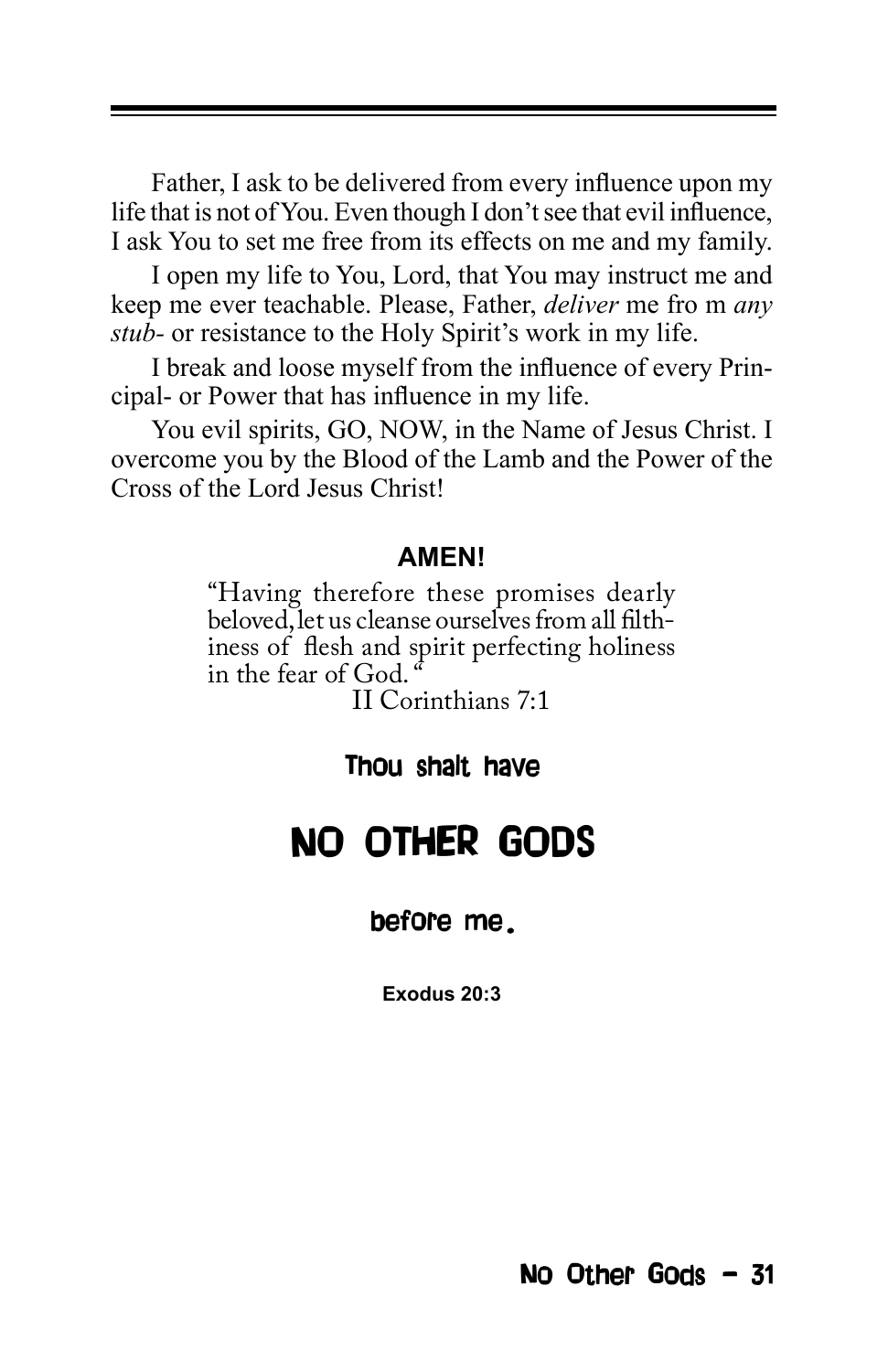## **Bibliography**

The History of Christmas, James L. Denison, The C.E.I. Publishing Co, Athens AL

Jesus and His Times, Reader's Digest Assoc., Pleasantville NY The Origin of Merry Christmas, Faith Bible & Tract Society, PO Box 321, Amherst OH 44001

Puppets, Are They A Snare to Believers' Idolatry? Mrs. Charlene Fite, Lanton Rt., West Plains MO

The Two Babylons, Alexander Hislop, Loizeaux Brothers, Neptune NJ

Voices From His Excellent Glory, Article by Glen Miller, "Keep Yourselves from Idols," Box 516, Hot Springs AR 71902